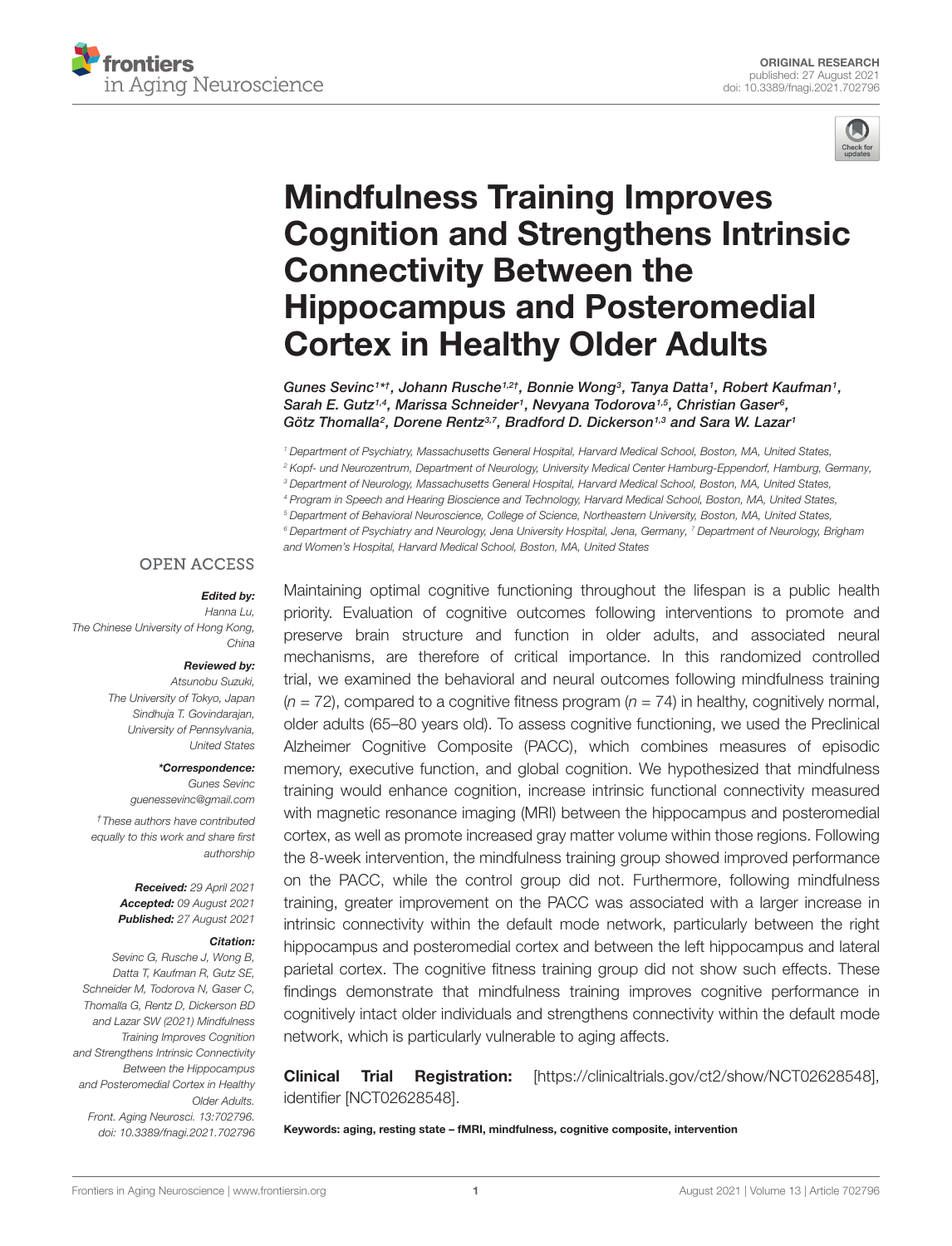### **INTRODUCTION**

As maintaining optimal cognitive functioning throughout the lifespan has become a public health priority, a number of interventions that aim to slow or reverse normal age-related decline have been proposed [\(Anguera et al.,](#page-10-0) [2013;](#page-10-0) [Rebok et al.,](#page-11-0) [2014;](#page-11-0) [Banducci et al.,](#page-10-1) [2017;](#page-10-1) [Foster et al.,](#page-10-2) [2019\)](#page-10-2). Among those, mindfulness training has been suggested to be an efficacious method for enhancing cognitive functions that decline with age [\(Gard et al.,](#page-11-1) [2014;](#page-11-1) [Fountain-Zaragoza and Prakash,](#page-11-2) [2017\)](#page-11-2). Here, in a randomized controlled longitudinal study, we investigated cognitive outcomes and associated neural mechanisms following an 8-week mindfulness meditation- based training program compared to a "brain games" mental training program in cognitively normal older adults. An enhanced understanding of the mechanisms through which these interventions may counteract age-related decline can provide novel insights into training based cognitive improvements and enhance our understanding of neural plasticity in aging.

Current interventions aim to help older adults maintain optimal cognitive functioning either through explicit training regimens that engage specific cognitive functions such as memory [\(Requena et al.,](#page-11-3) [2016\)](#page-11-3), or use various techniques such as transcranial direct current stimulation [\(Passow et al.,](#page-11-4) [2017\)](#page-11-4) and neurofeedback [\(Reis et al.,](#page-11-5) [2016;](#page-11-5) [Jiang et al.,](#page-11-6) [2017\)](#page-11-6). Other interventions aim to improve cognitive capacities indirectly through exercise and diet programs [\(Colcombe and Kramer,](#page-10-3) [2003\)](#page-10-3). In addition to limitations associated with their nearand far-transferability [\(Shipstead et al.,](#page-11-7) [2010;](#page-11-7) [Melby-Lervåg and](#page-11-8) [Hulme,](#page-11-8) [2016;](#page-11-8) [Grönholm-Nyman et al.,](#page-11-9) [2017\)](#page-11-9), these interventions are also limited in terms of their availability to a broader population of older adults.

More recently, mindfulness training have been proposed as an efficacious intervention to enhance cognitive functions in healthy older adults [\(Chiesa et al.,](#page-10-4) [2011;](#page-10-4) [Gard et al.,](#page-11-1) [2014;](#page-11-1) [Lao et al.,](#page-11-10) [2016;](#page-11-10) [Fountain-Zaragoza and Prakash,](#page-11-2) [2017;](#page-11-2) [Cásedas et al.,](#page-10-5) [2020\)](#page-10-5). In line with enhanced attentional performance and preserved gray matter volume in long term meditators [\(Pagnoni and Cekic,](#page-11-11) [2007\)](#page-11-11), mindfulness meditation-based interventions have been associated with improvements in attention, memory, executive function, processing speed, as well as general cognition. However, neural mechanisms associated with these improvements have yet to be discovered. Mindfulness meditation emphasizes the skill of meta-awareness to monitor distracting external or internal events such as arising thoughts, in order to maintain attention on the meditative object and prevent the mind from wandering, enhancing meta-cognitive monitoring and metacognitive control capacity [\(Schooler,](#page-11-12) [2002;](#page-11-12) [Schooler et al.,](#page-11-13) [2011\)](#page-11-13). By targeting these domains through mindfulness training, we hypothesize training-specific, measurable cognitive performance effects through mechanisms that are distinctive from other cognitive training programs that use complex exogenous stimuli to capture and maintain attention [\(Mozolic et al.,](#page-11-14) [2011\)](#page-11-14).

In the absence of external task-demands, the spontaneous fluctuations in the blood-oxygen-level-dependent signal (BOLD) have been shown to display temporally coherent activity patterns within functional and anatomic systems of the brain [\(Biswal](#page-10-6)

[et al.,](#page-10-6) [1995;](#page-10-6) [Greicius et al.,](#page-11-15) [2003;](#page-11-15) [Seeley et al.,](#page-11-16) [2007\)](#page-11-16). This spontaneous during rest have already been associated with individual variability in human behavior. In older adults, particularly, decreases in cognition have been linked to decreases in intrinsic connectivity of the default network. Neurocognitive aging is associated with reduced deactivation of the default network during task-positive states as well as with decreased within-network connectivity during rest [\(Ferreira and Busatto,](#page-10-7) [2013;](#page-10-7) [Madhyastha and Grabowski,](#page-11-17) [2013;](#page-11-17) [Dennis and Thompson,](#page-10-8) [2014;](#page-10-8) [Persson et al.,](#page-11-18) [2014;](#page-11-18) [Vidal-Piñeiro et al.,](#page-12-0) [2014\)](#page-12-0). Among default mode network structures, posteromedial cortices that are strongly functionally connected to the medial temporal lobes, are selectively vulnerable to pathology [\(Sperling et al.,](#page-12-1) [2010\)](#page-12-1). Critically, intrinsic connectivity between these regions, particularly between the posteromedial cortex (PMC) and hippocampus, has been associated with individual differences in memory performance among cognitively intact older individuals [\(Dickerson and Eichenbaum,](#page-10-9) [2010;](#page-10-9) [Wang et al.,](#page-12-2) [2010;](#page-12-2) [Ferreira](#page-10-10) [et al.,](#page-10-10) [2016\)](#page-10-10). Morphological investigations of preserved cognitive function in aging corroborate the critical role of these regions in preserving cognitive functioning as well [\(Good et al.,](#page-11-19) [2001;](#page-11-19) [Bakkour et al.,](#page-10-11) [2013\)](#page-10-11). The rate of cortical thinning in the posteromedial cortex, along with other loci, is strongly associated with the rate of cognitive decline [\(Dickerson and Wolk,](#page-10-12) [2012\)](#page-10-12), as well as with progression from mild cognitive impairment to Alzheimer's dementia [\(Chételat et al.,](#page-10-13) [2005\)](#page-10-13).

Mindfulness training-related increases in brain structure and function partly overlap with the neural regions implicated in age-related cognitive decline outlined above, in particular the posterior cingulate cortex (PCC) and hippocampus. Morphological investigations of mindfulness training have documented increases in gray matter density in PCC and hippocampus [\(Hölzel et al.,](#page-11-20) [2011;](#page-11-20) [Wells et al.,](#page-12-3) [2013;](#page-12-3) [Greenberg](#page-11-21) [et al.,](#page-11-21) [2017\)](#page-11-21). Alterations in hippocampal [\(Engström et al.,](#page-10-14) [2010;](#page-10-14) [Yang et al.,](#page-12-4) [2016\)](#page-12-4) and PCC activity [\(Hasenkamp and](#page-11-22) [Barsalou,](#page-11-22) [2012;](#page-11-22) [Garrison et al.,](#page-11-23) [2013;](#page-11-23) [Ellamil et al.,](#page-10-15) [2016\)](#page-10-15), as well as increased connectivity between these regions during both meditation and while resting have also been reported [\(Brewer](#page-10-16) [et al.,](#page-10-16) [2011;](#page-10-16) [Kilpatrick et al.,](#page-11-24) [2011;](#page-11-24) [Taylor et al.,](#page-12-5) [2013;](#page-12-5) [Wells](#page-12-3) [et al.,](#page-12-3) [2013;](#page-12-3) [Brewer and Garrison,](#page-10-17) [2014;](#page-10-17) [Garrison et al.,](#page-11-25) [2015;](#page-11-25) [Kral et al.,](#page-11-26) [2019\)](#page-11-26).

Although mindfulness training has been proposed as an efficacious intervention for healthy aging, a mechanistic account of mindfulness training alterations in cognition in older adults is still lacking. Here we aimed to investigate neural mechanisms associated with mindfulness training dependent changes in cognition. To this end, we used a composite test battery that combines measures of episodic memory, executive function, and global cognition, that was developed to track normal agerelated cognitive decline as well as to predict early cognitive changes in neurodegenerative diseases [\(Donohue et al.,](#page-10-18) [2014;](#page-10-18) [Papp et al.,](#page-11-27) [2017\)](#page-11-27). Relying on the overlap in neural regions implicated in age-related cognitive decline and mindfulness training-related changes in neural functioning, we hypothesized an association between increases in cognition and enhanced intrinsic connectivity between the hippocampus and PMC. We specifically hypothesized that a mindfulness-based intervention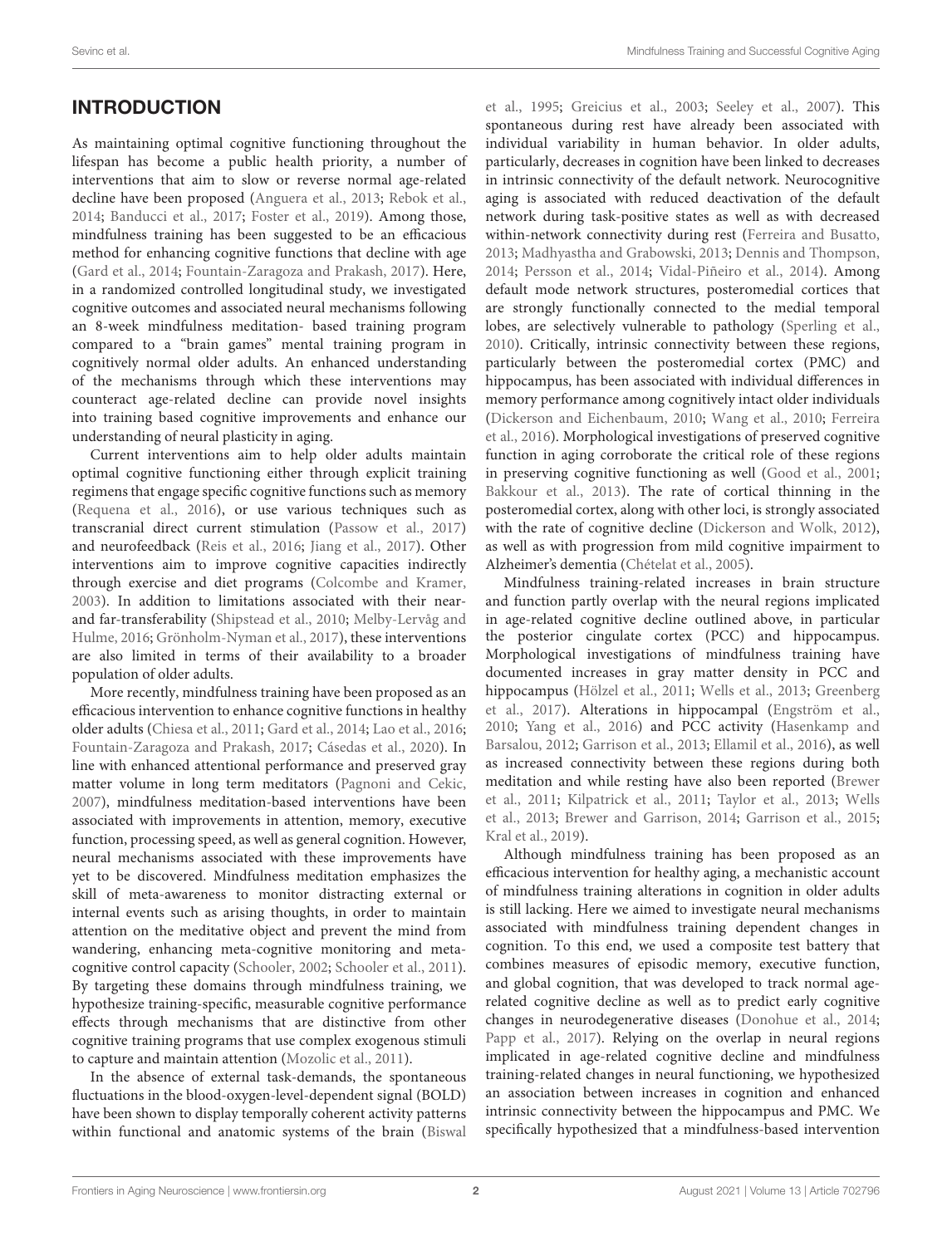would improve cognitive function across multiple domains in cognitively normal older adults relative to an active control group, and that these improvements would be associated with: (i) increased intrinsic connectivity between the PMC and hippocampus; and (ii) increased gray matter volumes in these regions.

### MATERIALS AND METHODS

### Recruitment, Randomization and **Blinding**

Participants responded to advertising for a "Brain Training Study" and were recruited via a direct mail campaign as well as through various email list-servers. Following completion of all baseline testing as specified below, the randomization module within REDCap was used to randomize participants 1:1 into the two training programs in permuted groups of six, by gender. Study staff conducting subsequent testing visits were blind to group status. Importantly, participants were told that both training programs were effective for promoting cognition and that the goal of the study was to determine differential neural mechanisms, in order to minimize expectation and bias.

### **Participants**

Potential participants were screened using the Telephone Interview for Cognitive Status (TICS; [Brandt et al.,](#page-10-19) [1988\)](#page-10-19) to determine preliminary eligibility. Inclusion criteria were 65–80 years of age; right-handedness; ability to speak and read English; stable medication usage for at least 30 days; willingness to complete 40 min of homework per day during the 8-week program, motivation to attend all eight classes, presence in the area and availability during the follow-up testing periods. Exclusion criteria included: any non-MRI compatible metal in body; uncontrolled high blood pressure; any cardiovascular disease; a past stroke, congestive heart failure (subjects with well-controlled vascular risk factors, such as treated hypertension or treated hyperlipidemia were included, as were subjects with a history of cerebrovascular problems but no persistent neurological deficits); uncontrolled diabetes or insulintreated diabetes [well-controlled Type II diabetes (glucose levels <250) were included]; active hematological, renal, pulmonary, endocrine, or hepatic disorders; history of neurological disease or injury, including a history of seizures or significant head trauma (i.e., extended loss of consciousness, bleeding in the brain, Parkinson's disease, stroke); received treatment for cancer within the last 2 years; diagnosis of schizophrenia, posttraumatic stress disorder, bipolar disorder, or psychotic disorder at any point during lifetime; any axis I psychiatric disorder within the last 12 months; any neurological or medical conditions that would interfere with study procedures or confound results, such as conditions that alter cerebral blood flow or metabolism; use of psychotropic medications or medications with CNS effects including cholinesterase inhibitors, memantine, and benzodiazepines within 12 months prior to study [medications taken on an occasional as needed basis (prn) were allowed, e.g., allergy relief]. Over the counter supplements, such as Gingko and

fish oil, were also allowed; any other medications as reviewed by our team's neurologist (BD) on a case-by-case basis. Individuals were also excluded if they engaged in current regular practice of meditation, yoga, tai chi, Feldenkrais or other mind-body practices on more than six 30-min-long sessions within the last 6 months. Any other significant prior mind-body experience was evaluated on a case-by-case basis by SL and decided upon based on frequency, duration, recency, and type of mind-body practice, with a general guideline of not more than 3 months of regular practice in the last 5 years, or more than 12 months of practice in their lifetime. Participants were also screened for physical activity levels using the Godin-Shephard Leisure-time Physical Activity questionnaire, sleep-related issues using Pittsburgh Sleep Quality Index [\(Buysse et al.,](#page-10-20) [1989\)](#page-10-20).

While familiarity with leisure activities such as crossword puzzles and sudoku, was not an exclusion criterion, participants who had prior experience with a structured cognitive fitness program such as Lumosity were excluded. Out of 74 participants that were randomized to the or Cognitive Fitness Training program, 45 had some prior experience ( $n = 27$  with crossword puzzles,  $n = 15$  with sudoku,  $n = 6$  word jumbles, and word search,  $n = 23$  with others such as solitaire, board games, or trivia games). While 10 participants had experience with two types of puzzles, none had experience with all four types trained in the course. Similarly, out of the 72 participants who were randomized to the Mindfulness Training, 28 had prior experience with yoga, tai-chi, or mantra meditation, however, the frequency of their practice was below our exclusion threshold.

Potential participants were invited to the laboratory, consented, and then underwent a structured clinical interview with our team's neuropsychologist (BW) who performed a cognitive and functional assessment to determine final eligibility. Cognitively normal participants were determined on the basis of both an absence of cognitive symptoms and absence of impairment on cognitive testing (CDR Rating = 0; MMSE 27–30; normal performance on Trail-making Test, verbal fluency measures based on age- and education matched norms). Participants received the programs for free and were remunerated up to \$275 for their participation if they completed all testing visits. Informed consent followed the guidelines of the MGH IRB.

Out of 1472 people who were screened, 146 eligible participants were found eligible and randomized into either Mindfulness Training ( $n = 72$ ) or Cognitive Fitness Training  $(n = 74)$  programs. Cognitive testing and neuroimaging were conducted within a 3-week period before and after the interventions (approximately a 3-month interval). The data reported here are part of a longitudinal study with 2-year followup. Only baseline and post-intervention performance in our cognitive outcome measure are reported here. There was no evidence of selective attrition. Please see CONSORT diagram for additional information, including retention.

### Cognitive Outcome Measure

Our primary cognitive outcome was the Alzheimer's Disease Cooperative Study Preclinical Alzheimer's Cognitive Composite (PACC; [Donohue et al.,](#page-10-18) [2014\)](#page-10-18) which consists of: (1) the Total Recall score from the Free and Cued Selective Reminding Test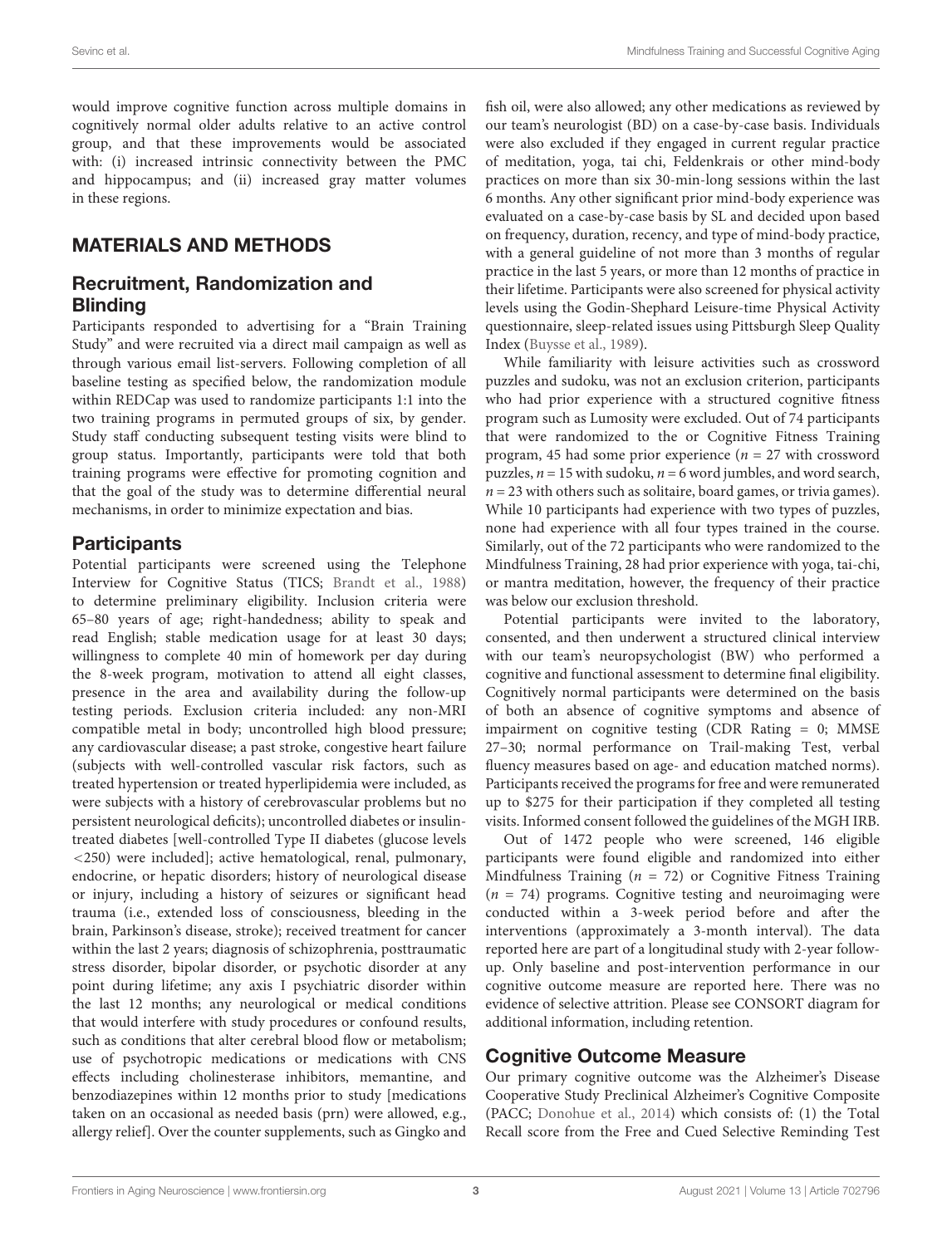(FCSRT) (0–48) [\(Grober et al.,](#page-11-28) [1988\)](#page-11-28); (2) the Delayed Recall score from the Logical Memory IIa subtest from the Wechsler Memory Scale (0–25) [\(Wechsler,](#page-12-6) [1987\)](#page-12-6); (3) the Digit Symbol Substitution Test (DSST) from the Wechsler Adult Intelligence Scale-Revised (0–93) [\(Wechsler,](#page-12-7) [1981\)](#page-12-7); and the Mini Mental State Exam (MMSE) total score (0–30) [\(Folstein et al.,](#page-10-21) [1975\)](#page-10-21). To reduce practice effects, we administered alternate test versions at each time-point. The cognitive composite score, PACC, is determined from its components using an established normalization method [\(Cutter et al.,](#page-10-22) [1999\)](#page-10-22). Each of the four component change scores (post-pre) is divided by the baseline sample standard deviation of that component, to form standardized z scores. These z scores are summed using the following item weights as previously reported [\(Donohue et al.,](#page-10-18) [2014\)](#page-10-18):  $0.72 \times (FCSRT) + 0.14 \times (Logical)$ Memory IIa)  $+ 0.12 \times (MMSE) + 0.03 \times (D SST)$ . The composite score represents a standardized change score based on withinparticipants alterations in cognition. According to [Donohue et al.](#page-10-18) [\(2014\)](#page-10-18), the minimum treatment difference of 0.5 units is large enough to suggest a benefit to the patients and also incorporates a possible delay in later clinical deterioration.

## Cognitive Training Programs

### Mindfulness Training Program

The Mindfulness Training (MT) program is an 8-week program that teaches mindfulness meditation exercises as a means to enhance attention and memory. The program is derived from Mindfulness-Based Stress Reduction (MBSR; [Kabat-Zinn,](#page-11-29) [1990\)](#page-11-29), but with an emphasis on concentration and focus rather than stress reduction. Weekly meetings lasted 1 h: 45 min meditation practice and 15 min of check-in, practice instruction, and Q&A. Participants were instructed to practice meditation at home for 45 min daily and were given guided audio recordings to facilitate practice. Weekly mindfulness instruction consisted of: Weeks 1 and 2: breath meditation and body scan; Week 3: walking meditation; Week 4: mental noting; Week 5: focus on the five physical senses and sensations; Week 6: standing meditation; Week 7: mindful eating and the five senses; Week 8: review all techniques. Participants were allowed to practice any learned technique in subsequent weeks if they desired. On average, participants attended 7.05 of eight classes and practiced 4.01 h per week at home. The program was taught by Greg Topakian, Ph.D. who has 30 years of meditation practice including 20 weeks of intensive retreat practice. He has 20 years of experience teaching in academia as well as 6 years of experience teaching secular mindfulness programs.

#### Cognitive Fitness Training Program

The Cognitive Fitness Training (CFT) program is an active control condition matched to the MT program for amount of class time and home practice. Like the MT program, class was divided into 45 min of group puzzle solving and 15 min of checkin, practice instruction, and Q&A. Weekly instruction consisted of: Week 1: word search and crossword puzzles; Weeks 2 and 3: Sudoku; Week 4: word jumbles; Weeks 5 and 6: KenKen; Weeks 7 and 8: review. Participants were given packets of puzzles to take home and instructed to practice for 45 min each day. Importantly, there was a range of difficulty available for each type of puzzle

during the first week it was introduced in order to accommodate participants with different puzzle solving abilities. However, our goal was to minimize the effectiveness of this program, and so each participant continued to receive only puzzles at that chosen difficulty level for the remainder of the program, to limit development of novel strategies. On average, participants attended 6.64 of eight classes and practiced 5.99 h per week at home. The program was taught by Elisabeth Osgood-Campbell who holds a master's degree in education and has 13 years of experience teaching in academic settings.

### MRI Data Acquisition and Analysis Data Acquisition Parameters

MRI imaging was conducted in a 3T scanner (Siemens Prisma) with a 32-channel gradient head coil at the Athinoula A. Martinos Center for Biomedical Imaging in Charlestown, MA, United States. All subjects were scanned in the same scanner at both time points, i.e., within 2 weeks before (pre-scan) and within 2 weeks (post-scan) after participating in the 8-week program (∼3-month interval). We acquired T1 structural MRI images (sagittal MP-RAGE) for all subjects using the following parameters: TA = 9:14; voxel size = 1.1 mm  $\times$  1.1 mm  $\times$  1.2 mm; Rel.SNR = 1.00; slice oversampling =  $0\%$ ; slices per slab = 176;  $TR = 2300$  ms;  $TE = 2.01$  ms; field of view = 270 mm. Subsequently, resting state functional magnetic resonance imaging (rsfMRI) were acquired using a gradient-echo echoplanar pulse sequence sensitive to the blood-oxygen-leveldependent signal (BOLD) with the following parameters: TR = 3000 ms; voxel size = 3.0 mm isotropic voxels;  $Rel.SNR = 1.00$ ; interleaved slice order, slice oversampling = 0%; slice thickness = 3 mm; TE = 30 ms; Flip Angle =  $85^\circ$ ; TA = 6:12; 46 slices, field of view = 216 mm.

### Structural Image Processing With Voxel Based Morphometry (VBM)

Prior to preprocessing, the MP-RAGE data from 118 program participants completing both scans were visually investigated with regards to scanner artifacts as well as clinical abnormalities. After preprocessing, the scans underwent an automated quality check with the Computational Anatomy Toolbox's (CAT12.6 rc1; v1426; Structural Brain Mapping Group, Jena, Germany) combining both measurements of noise and spatial resolution to translate into an index of weighted overall image quality. The resulting boxplot enabled a closer visual assessment of potential outliers. Moreover, the covariance between all normalized modulated images was assessed. Thereby we were able to ensure sample homogeneity.

The preprocessing for the voxel-based morphometry was conducted with CAT12's longitudinal processing stream, which was implemented in SPM12 (Wellcome Centre for Human Neuroimaging, London, United Kingdom) running on MATLAB (R2018b) (Mathworks Inc., Natick, MA, United States). In this updated version, CAT12 is optimized to identify subtle volumetric effects resulting from training over short time periods. Default parameters were used unless specified otherwise. Individual T1-weighted MRI images for both time-points were processed by a series of steps, i.e., intra-subject alignment,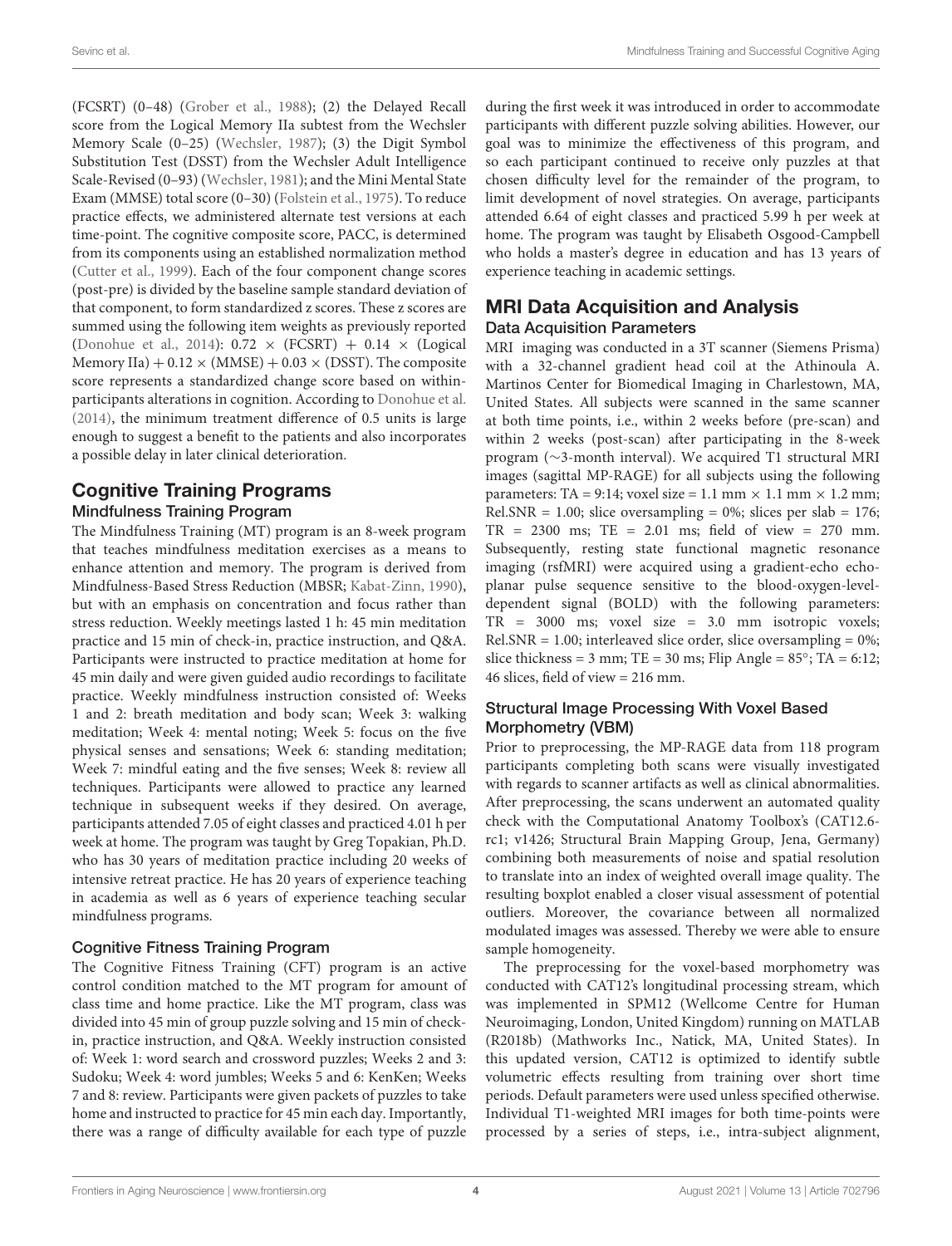bias correction, and segmentation. For the subsequent spatial normalization, we used CAT12's template for the highdimensional DARTEL registration with 1.5 mm [\(Ashburner](#page-10-23) [and Friston,](#page-10-23) [2001\)](#page-10-23). This approach renders a higher sensitivity for detecting regional differences [\(Bergouignan et al.,](#page-10-24) [2009\)](#page-10-24) as well as an improved normalization power because of a better inter-subject alignment [\(Yassa and Stark,](#page-12-8) [2009\)](#page-12-8). As we were interested to investigate the actual GM values locally and to detect potential volumetric changes, images were modulated, i.e., each tissue class image was multiplied by the Jacobian determinant from the normalization matrix. Finally, images were smoothed with an 8 mm FWHM isotropic Gaussian kernel via a SPM12 standard module. Smoothed images translate into an improved normal distribution of the data, which is necessary to honor the underlying assumption for parametric statistical comparisons [\(Worsley et al.,](#page-12-9) [1996\)](#page-12-9). For the investigation of GM volume change we extracted GM values and conducted statistical analysis of our a priori seeds described below using SPSS version 25.

#### Seed-Based Connectivity Analyses

Resting state functional connectivity analyses were performed using the CONN toolbox v.18b [\(Whitfield-Gabrieli and Nieto-](#page-12-10)[Castanon,](#page-12-10) [2012\)](#page-12-10). Preprocessing consisted of realignment and unwarping of functional images, slice timing correction and motion correction. The functional images were resliced using a voxel size of 2 mm  $\times$  2 mm  $\times$  2 mm and smoothed using an 8-mm FWHM isotropic Gaussian kernel. ART was used detect frames with fluctuations in global signal and motion outliers. Intermediate level thresholds, which were set to reject 3% of the normative sample data, were used. The frames with motion outliers that exceeded 0.9 mm or fluctuations in global signal >5 standard were considered outliers. To address the confounding effects of participant movement and physiological noise the CompCor method [\(Behzadi et al.,](#page-10-25) [2007\)](#page-10-25) was used. The structural images were segmented into cerebrospinal fluid (CSF), white matter (WM), and GM. The principal components related to the segmented CSF and WM were extracted and were included as confound regressors in a first-level analysis along with movement parameters. The data were linearly detrended and band-pass filtered to 0.008–0.09 Hz, without regressing the global signal. Quality assessment included inspection of the sample in terms of maximum inter-scan motion, number of valid scans per subject, and scan-to-scan change in global BOLD signal and removal of outliers based on the aforementioned criteria ( $n = 20$ ).

For the determination of seeds, an initial seed located at the posteromedial cortex seed/or in posterior cingulate/retrosplenial cortex (MNI coordinates  $x = -1$ ,  $y = -52$ ,  $z = 26$ ) with an 8 mm radius was selected based on previous literature that investigated large-scale networks in older adults [\(Andrews-Hanna et al.,](#page-10-26) [2007\)](#page-10-26). The hippocampal seeds were determined based on the pattern of correlations at baseline for the whole sample using posterior cingulate/retrosplenial cortex (pC/rsp) seed. After a voxel level correction at  $p < 0.001$ , and a cluster level at p-FWE < 0.05, spherical ROIs with a radius of 8 mm were defined around the following peak coordinates within the hippocampi (hippocampus/R 30 −16 −14; hippocampus/L −26 −28 −14).

In order to assess group differences in alterations in intrinsic connectivity between our a priori seeds, we first examined connectivity estimates between a priori hippocampus and posterior cingulate/retrosplenial cortex (pC/rsp) seeds at each time point. In order to further delineate within-group changes in intrinsic connectivity in relation to changes in cognition, follow-up gPPI analyses were conducted for each group. For each group, a generalized psychophysiological interaction (gPPI) analysis computed the level of changes in functional connectivity strength between hippocampal seeds (R/L) and every voxel in the brain (post-pre), covarying with changes in cognition (PACC).

### Statistical Analysis Methods for Behavioral and Neural Outcome Measures

To assess within group differences for PACC, a one-sample t-test was conducted for each group, where group means were compared to a mean equal to zero, indicating no change in PACC. To assess differences in PACC between mindfulnessbased and cognitive fitness trainings, an independent samples t-test was used. The connectivity estimates reflect the change in connectivity associated with training-dependent increases in cognition. Group differences in changes in connectivity estimates between a priori hippocampus and posterior cingulate/retrosplenial cortex (pC/rsp) seeds were evaluated using a repeated measures ANOVA. To assess changes in hippocampal connectivity strength covarying with changes in cognition (PACC), separate gPPI models were used for the right and the left hippocampal connectivity. For each participant (within-participants level), whole brain time series data were regressed onto the ROI signal to generate connectivity maps at each time point (baseline and post-intervention). Post intervention bivariate regression coefficient maps were then subtracted from baseline maps to create a map of whole-brain connectivity changes with each hippocampal seed for each participant. At the second (between-participants) level, these change maps were then regressed onto PACC scores to create a map of regions whose connectivity change significantly correlated with PACC. To explore changes related to MT, first the gPPI analysis was run on participants from the MT group, followed by the CFT group alone. Both gPPI statistics were evaluated via SPM 8 using a voxel level threshold at  $p < 0.001$ , and a cluster level threshold at  $p$ -FWE  $< 0.05$  for multiple comparisons. Bivariate regression coefficients were then extracted from all participants at each time-point to allow for comparison of MT changes relative to the CFT group.

### RESULTS

### Cognitive Outcomes

In the MT group, PACC scores increased after the intervention compared to baseline [0.21 mean increase  $\pm$  0.68 standard deviations (SD);  $t(60) = 2.44$ ,  $p = 0.018$ , CI (0.04–0.39), Cohen's d 0.31]. In the CFT group, PACC scores did not increase relative to baseline following the intervention [0.10 mean increase  $\pm$  0.64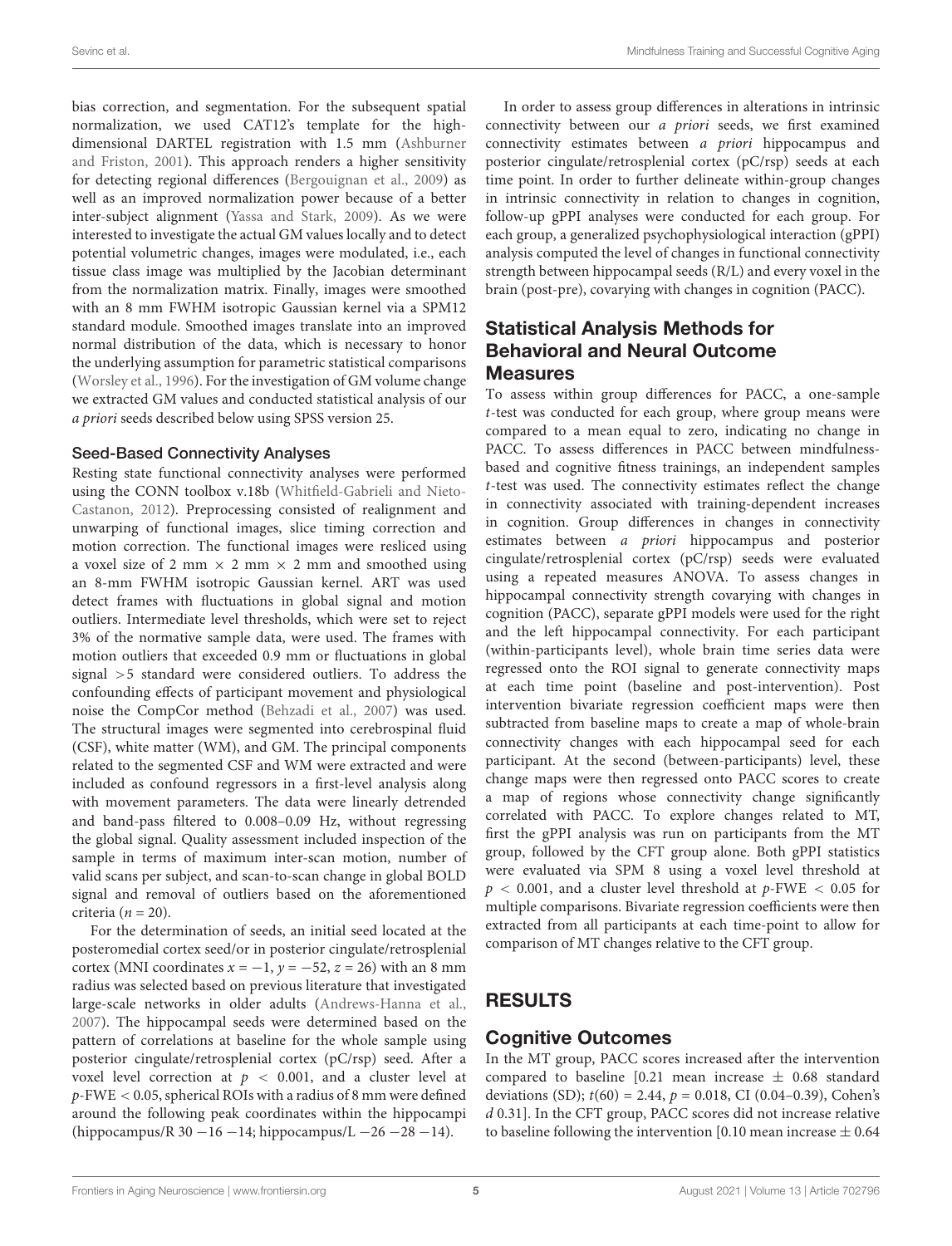

<span id="page-5-0"></span>SD;  $t(64) = 1.30, p = 0.20, CI$  (-0.06 to 0.26), Cohen's d 0.16]. Despite these findings, the between-group comparison was not statistically significant  $[t(124) = 0.942, p = 0.348, CI(-0.121,$ 0.342), neuroimaging sample  $t(95) = 1.235$ ,  $p = 0.220$ , CI (-0.103, 0.442), **[Figure 1](#page-5-0)**].

Baseline characteristics of the whole sample are presented in **[Table 1](#page-5-1)**. Performance on PACC as well as performance on each cognitive test at each time point are presented in **[Table 2](#page-6-0)**. There were no differences between groups in FCSRT  $[t(124) = 0.142]$ ,  $p = 0.888$ ], in Logical Memory IIa  $[t(124) = -0.040, p = 0.968]$ , in MMSE  $[t(124) = 0.946, p = 0.346]$ , or in DSST  $[t(124) = 1.291$ ,  $p = 0.199$ ] at baseline. The significant improvement in the PACC composite score for the MT group was driven by primarily by an increase in the FCSRT total recall that was not seen in the control group. Both groups improved on LMIIa delayed recall performance and showed slight improvements on digit symbol substitution test. The MMSE was uninformative in this study because many participants performed at ceiling at baseline.

There was no significant difference between groups in terms of their physical activity  $[t(130) = 0.890, p = 0.375]$ , or sleep levels  $[t(124) = 0.468, p = 0.641]$  at baseline either. The changes in PSQI scores from baseline to post-testing did not differ between groups  $[F(1,126) = 1.194, p = 0.277, \eta^2 = 0.01].$ Mindfulness Training group had the following PSQI scores at baseline (4.83  $\pm$  3.03), and at post (4.66  $\pm$  2.92), while the Cognitive Fitness Training group had the following PSQI scores at baseline (4.72  $\pm$  3.06), and at post (4.75  $\pm$  2.95). The changes in exercise scores from baseline to post-testing did not differ between groups either  $[F(1,114) = 2.748, p = 0.100, \eta^2 = 0.24]$ . Mindfulness Training group had the following Godin exercise scores at baseline (34.89  $\pm$  20.10), and at post (35.75  $\pm$  2157), while the Cognitive Fitness Training group had the following scores at baseline (38.64  $\pm$  27.58), and at post (49.72  $\pm$  35.73).

### Mindfulness Training Is Associated With Increased Intrinsic Connectivity Between the Right Hippocampus and Posteromedial Cortex

To assess group differences in alterations in intrinsic connectivity between our a priori seeds, we first examined connectivity estimates between a priori hippocampus and posterior cingulate/retrosplenial cortex (pC/rsp) seeds at each time point. An investigation of group differences in

<span id="page-5-1"></span>**TABLE 1 | Baseline characteristics of study participants.** 

|                            | <b>Mindfulness</b><br>training | Cognitive<br>fitness<br>training | <b>Statistical</b><br>test value | D    | Cohen's d |
|----------------------------|--------------------------------|----------------------------------|----------------------------------|------|-----------|
| Sample size                | 70                             | 75                               |                                  |      |           |
| Age (years)                | $70.2 \pm 4.1$<br>$(n = 70)$   | $71.0 + 4.3$<br>$(n = 75)$       | $t = -1.10$ 0.27                 |      | 0.19      |
| Gender (% female)          | $55.7 (n = 70)$                | 53.3 $(n = 75)$                  | $\chi(1) = 0.08$ 0.77            |      |           |
| Education (years)          | $16.7 + 1.8$<br>$(n = 69)$     | $16.7 + 1.9$<br>$(n = 74)$       | $t = 0.12$                       | 0.91 | 0.00      |
| Education (ISCED<br>level) | $6.5 + 1.0$<br>$(n = 69)$      | $6.5 + 1.1$<br>$(n = 74)$        | $t = 0.10$                       | 0.92 | 0.00      |

Numbers denote mean  $\pm$  standard deviation. p indicates the significance of the group differences on Students' t or chi-square test.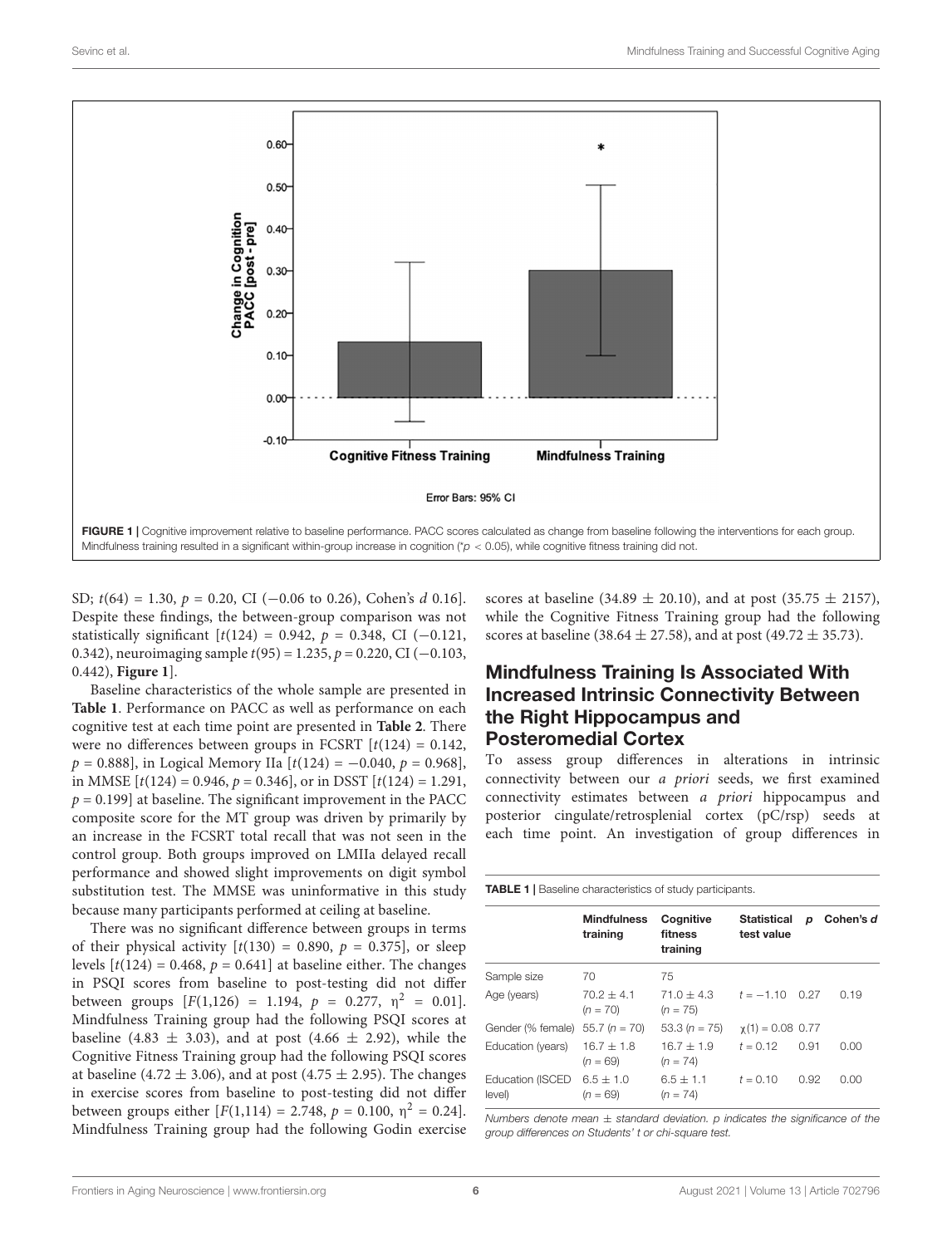changes connectivity estimates between pC/rsp and left hippocampus seed [ $F(1,95) = 0.048$ ,  $p = 0.827$ ,  $\eta^2 = 0.001$ ], and between pC/rsp and right hippocampus seed  $[F(1,95) = 0.011]$ ,  $p = 0.916$ ,  $\eta^2 = 0.000$ ] did not reveal any differences between groups over time.

Next, in order to delineate mindfulness training dependent changes in hippocampal connectivity strength that covary with changes in cognition, we conducted a whole brain gPPI analysis (baseline vs. post-intervention) using PACC scores as regressor and right hippocampus as seed region. This analysis resulted in a significant cluster at right precuneus for the mindfulness training group [MNI coordinates  $+6$  -52 +54, cluster size  $(k) = 74$ , p-FWE = 0.037, **[Figure 2A](#page-7-0)**]. Mindfulness-training dependent improvements in cognitive composite scores were associated with increases in intrinsic connectivity between the right hippocampus and right precuneus ( $r = 0.526$ ,  $p < 0.001$ , **[Figure 2B](#page-7-0)**). A parallel whole brain gPPI analysis (baseline vs. post-intervention) using PACC scores as regressor and right hippocampus as seed region in the CFT group did not yield any results. In order to compare two groups, connectivity estimates between the right hippocampus and

<span id="page-6-0"></span>

| <b>TABLE 2</b>   Cognitive outcome measures.<br><b>Mindfulness training</b> |                                  |              |         |       |           |  |  |  |
|-----------------------------------------------------------------------------|----------------------------------|--------------|---------|-------|-----------|--|--|--|
|                                                                             | Pre                              | Post         | t       | p     | Cohen's d |  |  |  |
| <b>PACC</b>                                                                 | $n = 70 (n = 61)$                | $n = 61$     |         |       |           |  |  |  |
| Digit symbol                                                                | $51.8 + 9.7$<br>$(51.3 \pm 9.3)$ | $52.6 + 9.1$ | $-1.66$ | 0.10  | 0.09      |  |  |  |
| <b>MMSE</b>                                                                 | $29.1 + 1.0$<br>$(26.1 \pm 1.1)$ | $29.0 + 1.3$ | 0.25    | 0.80  | 0.09      |  |  |  |
| FCSRT total<br>recall                                                       | $30.8 + 5.8$<br>$(31.2 \pm 5.7)$ | $32.3 + 4.8$ | $-1.93$ | 0.06  | 0.28      |  |  |  |
| LMIIa delayed<br>recall                                                     | $12.2 + 4.2$<br>$(12.3 \pm 4.2)$ | $13.9 + 4.1$ | $-2.70$ | 0.009 | 0.41      |  |  |  |
| <b>Total PACC</b><br>change<br>$(n = 61)$                                   | $0.21 \pm 0.68$                  |              |         |       |           |  |  |  |

|                                           | <b>Cognitive fitness training</b>  |               |         |                   |           |  |
|-------------------------------------------|------------------------------------|---------------|---------|-------------------|-----------|--|
|                                           | Pre                                | Post          | t       | р                 | Cohen's d |  |
| <b>PACC</b>                               | $n = 75 (n = 65)$                  | $n = 65$      |         |                   |           |  |
| Digit symbol                              | $49.0 + 11.0$<br>$(48.9 \pm 11.6)$ | $50.3 + 11.1$ | $-1.83$ | 0.07              | 0.12      |  |
| <b>MMSE</b>                               | $29.0 + 1.0$<br>$(28.9 \pm 1.0)$   | $28.8 + 1.0$  | 1.14    | 0.26              | 0.2       |  |
| Free recall                               | $31.1 + 5.1$<br>$(31.1 \pm 5.2)$   | $31.4 + 4.9$  | $-0.35$ | 0.73              | 0.06      |  |
| Delayed recall                            | $12.5 + 3.3$<br>$(12.3 \pm 3.3)$   | $14.7 + 4.0$  |         | $-5.12 \le 0.001$ | 0.6       |  |
| <b>Total PACC</b><br>change<br>$(n = 65)$ | $0.10 \pm 0.64$                    |               |         |                   |           |  |

Numbers denote mean  $\pm$  standard deviation for each cognitive measure, and PACC; p values pertain to paired t-tests between participants with both baseline and follow-up measures.

the cluster in the precuneus were extracted. While there was no association between improvements in cognitive composite scores and increases in intrinsic connectivity between the right hippocampus and right precuneus in the CFT group ( $r = -0.023$ ,  $p = 0.876$ , **[Figure 2B](#page-7-0)**), a test for between-group differences was not significant  $[F(1,95) = 0.264, p = 0.609, \eta^2 = 0.003]$ .

### Mindfulness Training Is Associated With Increased Intrinsic Connectivity Between the Left Hippocampus and the Right Angular Gyrus

A whole brain gPPI analysis (baseline vs. post-intervention) using PACC scores as regressor and left hippocampus as seed region resulted in a significant cluster in the right angular gyrus for the mindfulness training group [MNI coordinates  $+62 - 48 +16$ , cluster size  $(k) = 116$ , p-FWE = 0.003, **[Figure 2C](#page-7-0)**. Mindfulnesstraining dependent improvements in cognitive composite scores were associated with increases in intrinsic connectivity between the left hippocampus and the right angular gyrus ( $r = 0.538$ ,  $p = 0.000$ , **[Figure 2D](#page-7-0)**). A parallel whole brain gPPI analysis (baseline vs. post-intervention) using PACC scores as regressor and left hippocampus as seed region in the CFT group did not yield any results. In order to compare two groups, connectivity estimates between the left hippocampus and angular gyrus were extracted as well. While there was no association between improvements in cognitive composite scores and increases in intrinsic connectivity between the left hippocampus and angular gyrus  $(r = 0.232, p = 0.108,$  **[Figure 2D](#page-7-0)**) for the CFT group, and a test for between-group differences was not significant  $[F(1,95) = 1.647, p = 0.203, \eta^2 = 0.017].$ 

Our hypotheses about changes in gray matter volume were not supported. There was no main effect of time nor any significant within-group changes within our ROIs for the mindfulness group (all  $p > 0.48$ ). There was a main effect of time in the right hippocampus for the CFT group which did not survive multiple comparisons correction. Moreover, in opposition to our a priori hypothesis, we were not able to identify any significant results when correlating GMV change values with PACC change scores.

### **DISCUSSION**

In the present study, we performed a randomized controlled trial to test the hypothesis that mindfulness training can maintain or improve cognitive function in healthy older adults, and we used functional and structural MRI to investigate the neural basis of cognitive outcome. We found that an 8-week mindfulness-based training program improved cognition as assessed by Preclinical Alzheimer's Cognitive Composite (PACC) in cognitively normal older adults, and that these improvements were associated with increased intrinsic connectivity within the default mode network, particularly between the right hippocampus and precuneus and between the left hippocampus and right lateral parietal cortex. Although the active control group did not show these effects, we were not able to demonstrate a statistically significant betweengroup difference in the primary cognitive outcome measure,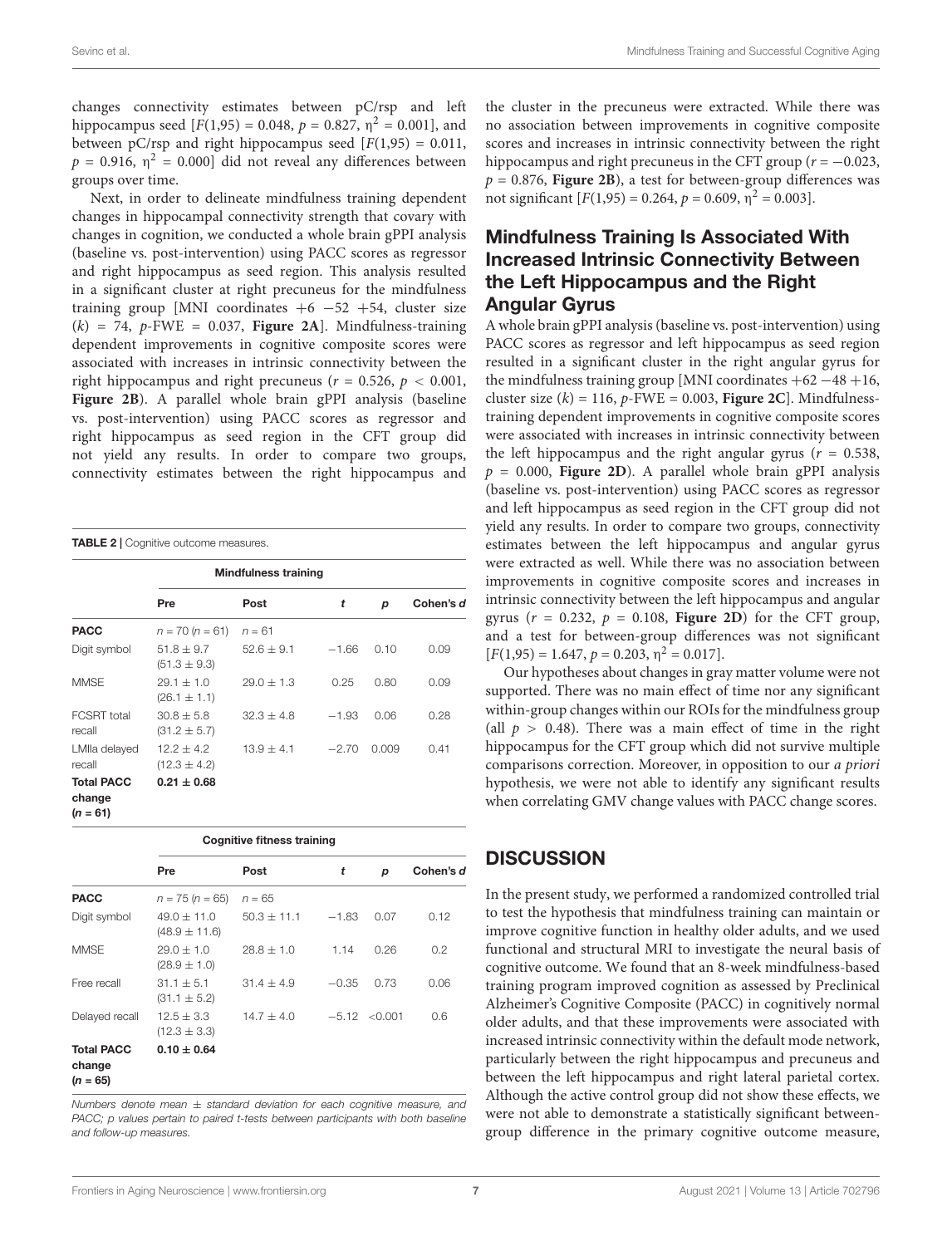

<span id="page-7-0"></span>FIGURE 2 | Training-dependent changes in hippocampal connectivity strength that covary with changes in cognition. (A) A whole brain gPPI analysis of changes in functional connectivity (baseline vs. post-intervention) using change in PACC scores as regressor and right hippocampus as seed resulted in a significant cluster at the right precuneus for the mindfulness training group. Networks are based on the Yeo seven-network parcellation [\(Yeo et al.,](#page-12-11) [2011\)](#page-12-11) and are represented by the following colors: violet: visual, blue: somato-motor, green: dorsal attention, pink: ventral attention, cream: limbic, orange: fronto-parietal, and red: default network. (B) Mindfulness-training-dependent improvements in PACC cognitive composite scores correlated with increases in intrinsic connectivity between the right hippocampus and the right precuneus, while the Cognitive Fitness Training group showed no association. The connectivity estimates reflect the change in connectivity strength associated with training-dependent increases in cognition, and were plotted using SPSS v.24 (Chart Editor). The fitted regression line reflects the best estimate of the connectivity between the hippocampus and the precuneus in B. (C) A whole brain gPPI analysis of the changes in functional connectivity (baseline vs. post-intervention) using change in PACC scores as regressor and left hippocampus as seed resulted in a significant cluster at the right angular gyrus for the mindfulness training group. Networks are based on the Yeo seven-network parcellation [\(Yeo et al.,](#page-12-11) [2011\)](#page-12-11) and are represented by the following colors: violet: visual, blue: somato-motor, green: dorsal attention, pink: ventral attention, cream: limbic, orange: fronto-parietal, and red: default network. (D) Mindfulness-training-dependent improvements in cognitive composite scores correlated with increases in intrinsic connectivity between the left hippocampus and the right angular gyrus, while the Cognitive Fitness Training group showed no association. The connectivity estimates reflect the change in connectivity strength associated with training-dependent increases in cognition, and were plotted using SPSS v.24 (Chart Editor). The fitted regression line reflects the best estimate of the connectivity between the left hippocampus and the right angular gyrus in C.

likely because the effect size of the mindfulness program was small over this relatively short period of time, control training program was more active than anticipated and/or due to overlaps between the two programs in terms of their utilization of attention and attentional control mechanisms. Nevertheless, these findings suggest that additional longer-term studies of the potential benefits of mindfulness training should be investigated as an activity that could potentially contribute to the prevention of age-related cognitive decline.

The enhanced cognition scores following mindfulness training can be attributed primarily to improved episodic memory performance on both the Free and Cued Selective Reminding Test and the Logical Memory II Delayed Recall Test [\(Wechsler,](#page-12-6) [1987;](#page-12-6) [Grober et al.,](#page-11-30) [2008\)](#page-11-30). These findings are consistent with several reviews and meta-analyses which reported moderate effects of mindfulness training on memory specificity [\(Chiesa](#page-10-4) [et al.,](#page-10-4) [2011;](#page-10-4) [Gard et al.,](#page-11-1) [2014;](#page-11-1) [Lao et al.,](#page-11-10) [2016;](#page-11-10) [Fountain-Zaragoza](#page-11-2) [and Prakash,](#page-11-2) [2017\)](#page-11-2). The "brain games" practiced by the control group included crossword puzzles and word jumbles, both of which engage semantic memory [\(Pillai et al.,](#page-11-31) [2011\)](#page-11-31). Thus the lack of between group differences is likely due to the fact that engaging in meaningful mental stimulation and intellectual activity can improve performance on tasks that tap into the same cognitive domain that is trained [\(Aguirre et al.,](#page-9-0) [2013\)](#page-9-0). Importantly, while neither group exhibited significant levels of improvement in free recall, while the mindfulness training exhibited an improvement that approached significance. Here it is important to note the sensitivity of episodic memory to age-related decline [\(Donohue](#page-10-18) [et al.,](#page-10-18) [2014\)](#page-10-18). Therefore, an improvement in this ability may be deemed to have potential clinical significance, especially in delaying age-dependent memory decline. Compared to other training programs in healthy older adults that found little to no improvements in memory [\(Gross et al.,](#page-11-32) [2012\)](#page-11-32), current findings of training-dependent improvements in the PACC, particularly in free recall, further support the use of mindfulness training as an activity to promote successful cognitive aging.

Growing evidence suggests that age-related cognitive decline is associated with changes in functional connectivity within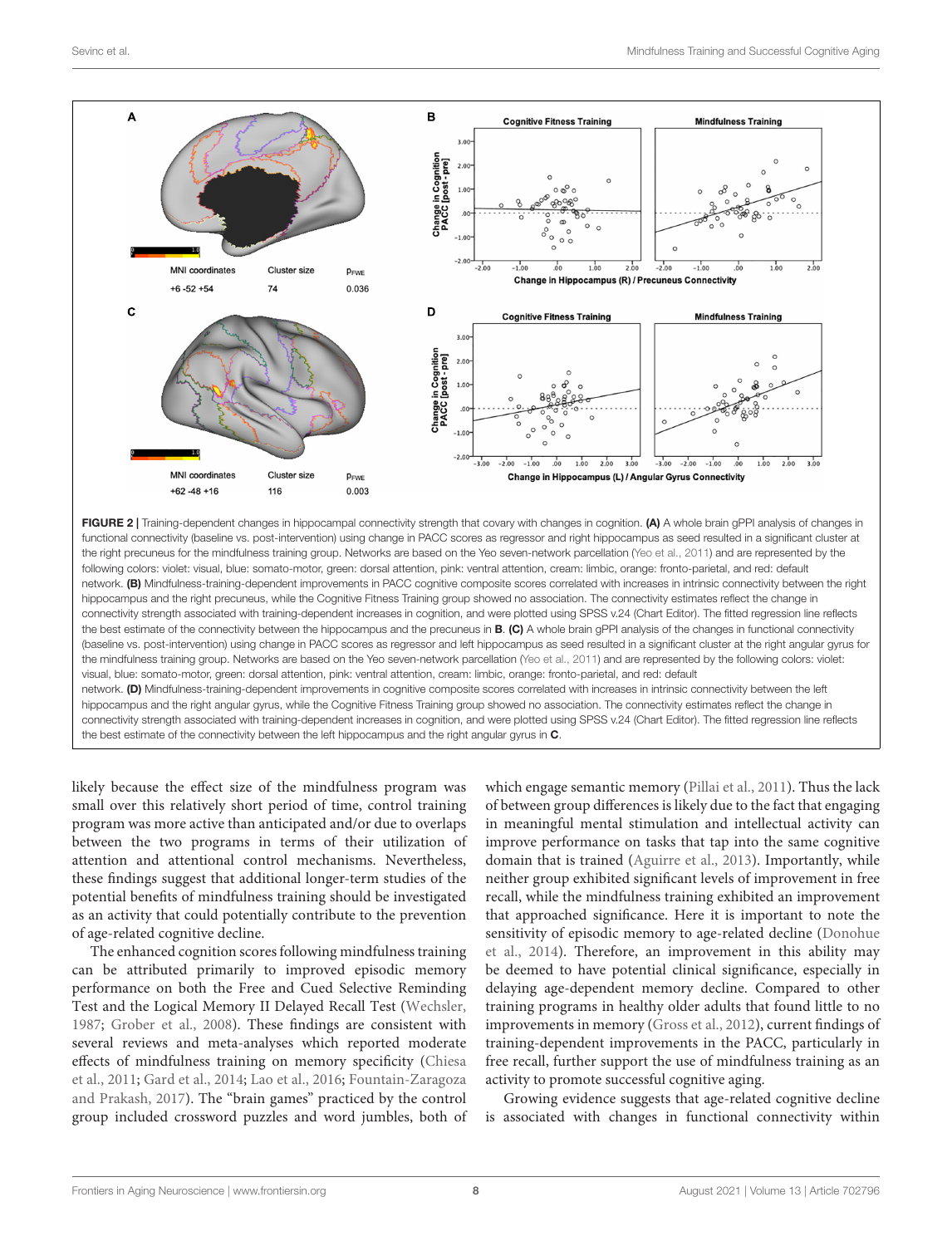and between large-scale brain networks [\(Andrews-Hanna et al.,](#page-10-26) [2007;](#page-10-26) [Ferreira and Busatto,](#page-10-7) [2013;](#page-10-7) [Damoiseaux,](#page-10-27) [2017\)](#page-10-27). Relative to younger adults, cognitively intact older adults show reduced functional connectivity within the default mode network at rest [\(Ward et al.,](#page-12-12) [2015;](#page-12-12) [Damoiseaux,](#page-10-27) [2017;](#page-10-27) [Staffaroni et al.,](#page-12-13) [2018\)](#page-12-13), as well as less pronounced deactivations during cognitive tasks [\(Grady et al.,](#page-11-33) [2006;](#page-11-33) [Persson et al.,](#page-11-18) [2014;](#page-11-18) [Spreng et al.,](#page-12-14) [2016\)](#page-12-14). Decreased resting state connectivity between the hippocampus and precuneus/posterior cingulate have been implicated in typical age-related cognitive decline [\(Wang et al.,](#page-12-2) [2010;](#page-12-2) [Bernard](#page-10-28) [et al.,](#page-10-28) [2015;](#page-10-28) [Li et al.,](#page-11-34) [2020\)](#page-11-34). Although studies with cross-sectional populations suggest that there is a low share for the overall connectivity strength of the default network in explaining the age-related variance across various cognitive domains [\(Hedden](#page-11-35) [et al.,](#page-11-35) [2016\)](#page-11-35), here, in a large sample of cognitively normal older adults, we report an association between improved cognition and training-dependent increases in the intrinsic connectivity between the right hippocampus and precuneus and between the left hippocampus and right lateral parietal cortex.

The increase in functional connectivity between the posteromedial cortex and hippocampus in the mindfulness training group was strongly associated with increases in episodic memory. This finding supports our initial hypothesis that mindfulness training may improve cognition in part through changed connectivity within the default mode network. Such an interpretation is also congruent with reports of a hippocampalparietal network that is associated with episodic memory retrieval [\(Vincent et al.,](#page-12-15) [2006\)](#page-12-15), reports of positive association between default network connectivity and episodic memory [\(Huo et al.,](#page-11-36) [2018\)](#page-11-36), reports of an association between greater within network functional connectivity and cognitive status in healthy older adults [\(Sullivan et al.,](#page-12-16) [2019\)](#page-12-16), as well as with reports of mindfulness training dependent connectivity increases within the default mode network [\(Brewer et al.,](#page-10-16) [2011;](#page-10-16) [Taylor](#page-12-5) [et al.,](#page-12-5) [2013;](#page-12-5) [Wells et al.,](#page-12-3) [2013\)](#page-12-3). The posterior parietal cortex and the precuneus are among the regions most frequently activated during both successful memory formation and episodic memory retrieval [\(Buckner et al.,](#page-10-29) [2008;](#page-10-29) [Spreng et al.,](#page-12-17) [2009\)](#page-12-17), and are particularly susceptible to neuropathological changes associated with aging and Alzheimer's Dementia [\(Buckner,](#page-10-30) [2004\)](#page-10-30). Thus, present findings help substantiate the idea that enhanced intrinsic connectivity between the hippocampus and posteromedial cortex may represent one neural mechanism by which mindfulness training promotes memory function in healthy older adults.

We also identified a mindfulness training related increase in coordinated neural activity between left hippocampus and right angular gyrus. This finding is in accordance with our prior findings of mindfulness training dependent reorganization of hippocampal-cortical networks during retrieval of extinguished fear memories [\(Sevinc et al.,](#page-11-37) [2019,](#page-11-37) [2020\)](#page-11-38). Both the precuneus and the angular gyrus are part of the dorsal medial subsystem of the default mode network, that have been associated with metacognitive reflection [\(D'Argembeau et al.,](#page-10-31) [2014\)](#page-10-31). The dorsomedial and the medial temporal subsystems are closely linked, and both have been shown to be recruited during memory tasks [\(Andrews-Hanna et al.,](#page-10-32) [2010\)](#page-10-32). Critically, the angular gyrus is part of the ventral parietal cortex that is thought to direct attention to memory contents [\(Cabeza et al.,](#page-10-33) [2008;](#page-10-33) [Ciaramelli](#page-10-34) [et al.,](#page-10-34) [2008\)](#page-10-34). Although future task-based studies are needed, the results suggest that mindfulness-training based increases in the ability to direct attention to memory contents may be one of the mechanisms through which mindfulness training increases memory performance.

While the design of the present study precludes determining whether the observed memory enhancements resulted from improved encoding or retrieval, consistent with research documenting the relation between mindfulness and attention, we had originally hypothesized that mindfulness trainingdependent enhanced awareness of present moment experience would contribute to memory encoding (see [Chiesa et al.,](#page-10-4) [2011;](#page-10-4) [Tang et al.,](#page-12-18) [2015,](#page-12-18) for reviews). The present data suggest that mindfulness training related enhanced connectivity within the default mode network may contribute to improved memory via enhanced encoding or enhanced retrieval mechanisms. These findings are also in agreement with reports of meditation practice moderating aging-related decrements in measures of sustained attention [\(Zanesco et al.,](#page-12-19) [2018\)](#page-12-19). Conducting more nuanced memory tasks within the MRI scanner will be required to precisely define the impact of mindfulness training on each component of memory encoding and retrieval.

The PACC cognitive composite utilized in the study has been designed to be sensitive to cognitive changes in older adults, especially to the earliest signs of cognitive decline in Alzheimer's disease (AD; [Donohue et al.,](#page-10-18) [2014\)](#page-10-18). Test scores that constitute the composite scores have long been used as primary markers of disease progression as well as measure of treatment effects [\(Amieva et al.,](#page-9-1) [2008,](#page-9-1) [2019\)](#page-9-2). PACC performance has reliably characterized and quantified the risk for Alzheimerrelated cognitive decline among cognitively normal individuals with elevated levels of brain amyloid [\(Donohue et al.,](#page-10-35) [2017\)](#page-10-35). Consequently, a low score on the Free Recall measure has been suggested as a core neuropsychological marker of prodromal AD [\(Auriacombe et al.,](#page-10-36) [2010\)](#page-10-36). Similarly, alterations in connectivity between the precuneus/posterior cingulate and the hippocampus during rest have been implicated in MCI and AD patients [\(Wang et al.,](#page-12-20) [2006;](#page-12-20) [Sperling et al.,](#page-12-1) [2010;](#page-12-1) [Çiftçi,](#page-10-37) [2011;](#page-10-37) [Vannini](#page-12-21) [et al.,](#page-12-21) [2013\)](#page-12-21). Thus, training dependent increases in precuneushippocampal connectivity seen in the current study suggest that mindfulness-training may also be one of the mechanisms through which mindfulness training improves memory in individuals with mild cognitive impairment [\(Wells et al.,](#page-12-3) [2013;](#page-12-3) [Yang et al.,](#page-12-4) [2016;](#page-12-4) [Wong et al.,](#page-12-22) [2017\)](#page-12-22), and also contribute to discussions around brain regions associated with cognitive reserve in aging [\(Solé-Padullés et al.,](#page-12-23) [2009\)](#page-12-23).

An important strength of the study was the use of a "stripped down" mindfulness program which focused exclusively on teaching formal mindfulness meditation exercises and did not contain any psycho-education, or cognitive or behavioral therapy elements. Further, we used an engaging, credible, active control condition which was portrayed to the participants as being equally efficacious as the mindfulness program. Together, these study design elements allowed us to identify effects that were specifically attributable to mindfulness practice rather than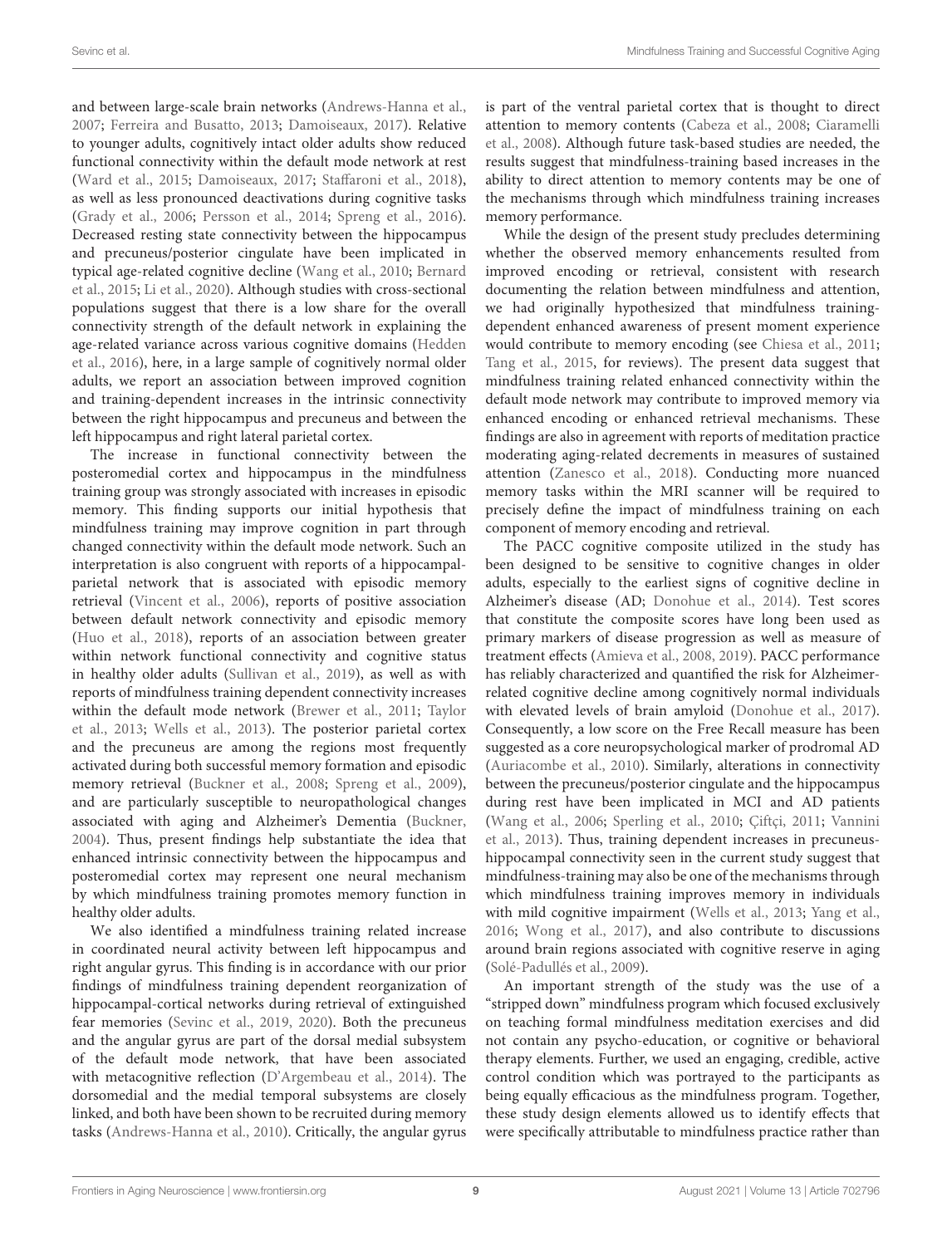to generic effects of participating in a group activity, or to other therapeutic elements that are usually included in clinical mindfulness based interventions [\(Kabat-Zinn,](#page-11-29) [1990;](#page-11-29) [Segal and](#page-11-39) [Williams,](#page-11-39) [2002\)](#page-11-39). As they were no differences between groups in terms of changes in physical activity or sleep quality over time, it is unlikely that the reported changes are due to these potential mediators. Other strengths of the study include the large sample size, blinded outcome of assessors, highly experienced teachers, and excellent participant compliance and retention, all of which have been major issues for many prior mindfulness studies [\(Chiesa et al.,](#page-10-4) [2011;](#page-10-4) [Tang et al.,](#page-12-18) [2015;](#page-12-18) [van der Velden et al.,](#page-12-24) [2015;](#page-12-24) [Lao et al.,](#page-11-10) [2016;](#page-11-10) [Van Dam et al.,](#page-12-25) [2018\)](#page-12-25).

The primary limitation of the study is that despite our efforts to match the groups on amount of time spent practicing at home, the CFT group practiced considerably more than what was prescribed, while the MT group practiced slightly less than prescribed. Therefore, this study bears the risks of type II errors, i.e., omitting potential group-by-time effects undermined by differential adherence to the study design. However, the withingroup analyses help circumvent this issue, as do the differential correlations between brain and cognitive changes. Furthermore, some of the participants in the CFT group were already familiar with the training materials used in the program, which could contribute to smaller effect sizes in the CFT group. Thus, null training effect in the CFT group may be partially explained by their familiarity with some of the training materials prior to enrollment. As such, major limitation of the study is the lack of a significant between-group difference. Future research is needed to assess dissociable cognitive outcomes using more specified attentional measures and associated neural mechanisms of action. Future research may also assess whether the neural changes and cognitive improvements reported in this study are affected from confounding factors such as age, sex, education, whether these gains also translate into tangible gains in everyday life activities, whether the positive effects observed will be maintained over a longer period of time, and to what degree these interventions can delay the onset of various forms of cognitive decline.

### DATA AVAILABILITY STATEMENT

The raw data supporting the conclusions of this article will be made available by the authors, without undue reservation.

### ETHICS STATEMENT

The studies involving human participants were reviewed and approved by the Mass General Brigham Human Research

### **REFERENCES**

<span id="page-9-0"></span>Aguirre, E., Woods, R. T., Spector, A., and Orrell, M. (2013). Cognitive stimulation for dementia: a systematic review of the evidence of effectiveness from randomised controlled trials. Ageing Res. Rev. 12, 253–262. [doi: 10.1016/j.arr.](https://doi.org/10.1016/j.arr.2012.07.001) [2012.07.001](https://doi.org/10.1016/j.arr.2012.07.001)

Committee. The patients/participants provided their written informed consent to participate in this study.

### AUTHOR CONTRIBUTIONS

SL and BD contributed to the conception and design of the study. GS, TD, RK, SG, MS, and NT carried out the data collection. GS and JR performed the statistical analysis and wrote the first draft of the manuscript. SL oversaw all the data collection and analysis. CG, GT, DR, and BD oversaw the data analysis. DR, BD, and SL contributed to the interpretation of the results. All authors provided critical feedback, discussed the results, and commented on and approved the submitted manuscript.

### FUNDING

We thank the National Institute on Aging for providing primary funding for this study (R01 AG048351 to SL and BD). This research was carried out at the Athinoula A. Martinos Center for Biomedical Imaging at MGH, using resources provided by the Center for Functional Neuroimaging Technologies, P41EB015896, a P41 Biotechnology Resource Grant supported by the National Institute of Biomedical Imaging and Bioengineering (NIBIB), and the Neuroimaging Analysis Center, P41EB015902, a P41 supported by NIBIB. This work also involved the use of instrumentation supported by the National Institutes of Health (NIH) Shared Instrumentation Grant Program; specifically, S10RR017208-01A1, S10RR026666, S10RR022976, S10RR019933, S10RR023043, and S10RR023401.

### ACKNOWLEDGMENTS

We would like to thank Clinical Research Coordinators SG, MS, Erin Mulvihill, Burak Cindik, and numerous undergraduate students for their assistance. We would also like to thank our participants for their time and effort, Greg Topakian for teaching the mindfulness program, and Elizabeth Osgood-Campbell for teaching the cognitive fitness training program. Parts of this work were prepared in the context of JR's dissertation at the Faculty of Medicine, University of Hamburg.

### SUPPLEMENTARY MATERIAL

The Supplementary Material for this article can be found online at: [https://www.frontiersin.org/articles/10.3389/fnagi.](https://www.frontiersin.org/articles/10.3389/fnagi.2021.702796/full#supplementary-material) [2021.702796/full#supplementary-material](https://www.frontiersin.org/articles/10.3389/fnagi.2021.702796/full#supplementary-material)

<span id="page-9-1"></span>Amieva, H., Le Goff, M., Millet, X., Orgogozo, J. M., Pérès, K., Barberger-Gateau, P., et al. (2008). Prodromal Alzheimer's disease: successive emergence of the clinical symptoms. Ann. Neurol. 64, 492–498. [doi: 10.1002/ana.21509](https://doi.org/10.1002/ana.21509)

<span id="page-9-2"></span>Amieva, H., Meillon, C., Proust-Lima, C., and Dartigues, J. F. (2019). Is low psychomotor speed a marker of brain vulnerability in late life? Digit symbol substitution test in the prediction of alzheimer, parkinson, stroke, disability,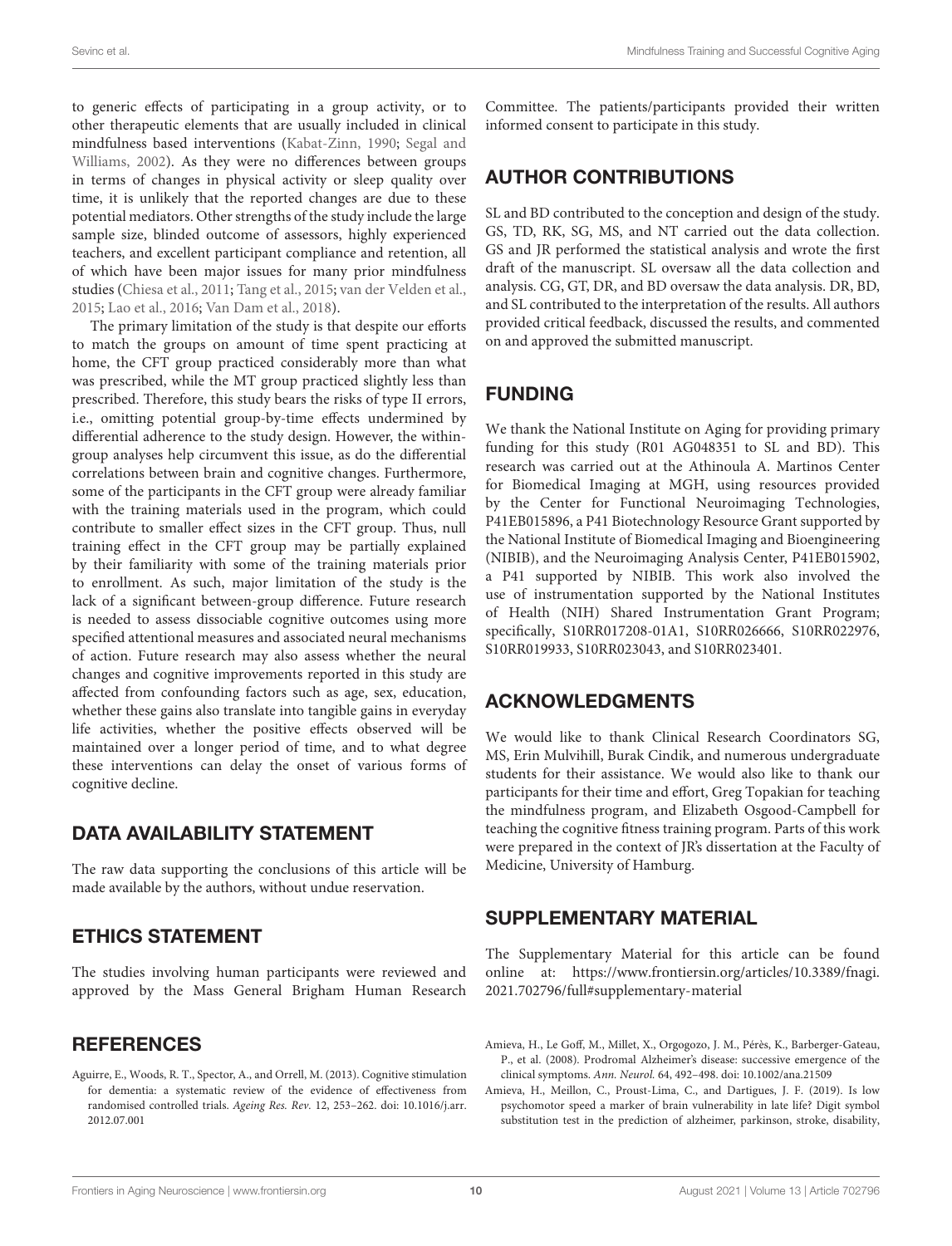and depression. Dement. Geriatr. Cogn. Disord. 47, 297–305. [doi: 10.1159/](https://doi.org/10.1159/000500597) [000500597](https://doi.org/10.1159/000500597)

- <span id="page-10-32"></span>Andrews-Hanna, J. R., Reidler, J. S., Sepulcre, J., Poulin, R., and Buckner, R. L. (2010). Functional-anatomic fractionation of the brain's default network. Neuron 65, 550–562. [doi: 10.1016/j.neuron.2010.](https://doi.org/10.1016/j.neuron.2010.02.005) [02.005](https://doi.org/10.1016/j.neuron.2010.02.005)
- <span id="page-10-26"></span>Andrews-Hanna, J. R., Snyder, A. Z., Vincent, J. L., Lustig, C., Head, D., Raichle, M. E., et al. (2007). Disruption of large-scale brain systems in advanced aging. Neuron 56, 924–935. [doi: 10.1016/j.neuron.2007.](https://doi.org/10.1016/j.neuron.2007.10.038) [10.038](https://doi.org/10.1016/j.neuron.2007.10.038)
- <span id="page-10-0"></span>Anguera, J. A., Boccanfuso, J., Rintoul, J. L., Al-Hashimi, O., Faraji, F., Janowich, J., et al. (2013). Video game training enhances cognitive control in older adults. Nature 501, 97–101. [doi: 10.1038/nature12486](https://doi.org/10.1038/nature12486)
- <span id="page-10-23"></span>Ashburner, J., and Friston, K. J. (2001). Why voxel-based morphometry should be used. Neuroimage 14, 1238–1243. [doi: 10.1006/nimg.2001.0961](https://doi.org/10.1006/nimg.2001.0961)
- <span id="page-10-36"></span>Auriacombe, S., Helmer, C., Amieva, H., Berr, C., Dubois, B., and Dartigues, J.-F. (2010). Validity of the free and cued selective reminding test in predicting dementia: the 3C study. Neurology 74, 1760–1767. [doi: 10.1212/](https://doi.org/10.1212/WNL.0b013e3181df0959) [WNL.0b013e3181df0959](https://doi.org/10.1212/WNL.0b013e3181df0959)
- <span id="page-10-11"></span>Bakkour, A., Morris, J. C., Wolk, D. A., and Dickerson, B. C. (2013). The effects of aging and Alzheimer's disease on cerebral cortical anatomy: specificity and differential relationships with cognition. NeuroImage 76, 332–344. [doi: 10.1016/](https://doi.org/10.1016/j.neuroimage.2013.02.059) [j.neuroimage.2013.02.059](https://doi.org/10.1016/j.neuroimage.2013.02.059)
- <span id="page-10-1"></span>Banducci, S. E., Daugherty, A. M., Biggan, J. R., Cooke, G. E., Voss, M., Noice, T., et al. (2017). Active experiencing training improves episodic memory recall in older adults. Front. Aging Neurosci. 9:133. [doi: 10.3389/fnagi.2017.00133](https://doi.org/10.3389/fnagi.2017.00133)
- <span id="page-10-25"></span>Behzadi, Y., Restom, K., Liau, J., and Liu, T. T. (2007). A component based noise correction method (CompCor) for BOLD and perfusion based fMRI. NeuroImage 37, 90–101. [doi: 10.1016/j.neuroimage.2007.04.042](https://doi.org/10.1016/j.neuroimage.2007.04.042)
- <span id="page-10-24"></span>Bergouignan, L., Chupin, M., Czechowska, Y., Kinkingnéhun, S., Lemogne, C., Le Bastard, G., et al. (2009). Can voxel based morphometry, manual segmentation and automated segmentation equally detect hippocampal volume differences in acute depression? NeuroImage 45, 29–37. [doi: 10.1016/j.neuroimage.2008.11.](https://doi.org/10.1016/j.neuroimage.2008.11.006) [006](https://doi.org/10.1016/j.neuroimage.2008.11.006)
- <span id="page-10-28"></span>Bernard, C., Dilharreguy, B., Helmer, C., Chanraud, S., Amieva, H., Dartigues, J.-F., et al. (2015). PCC characteristics at rest in 10-year memory decliners. Neurobiol. Aging 36, 2812–2820. [doi: 10.1016/j.neurobiolaging.2015.07.002](https://doi.org/10.1016/j.neurobiolaging.2015.07.002)
- <span id="page-10-6"></span>Biswal, B., Yetkin, F. Z., Haughton, V. M., and Hyde, J. S. (1995). Functional connectivity in the motor cortex of resting human brain using echo-planar MRI. Magn. Reson. Med. 34, 537–541. [doi: 10.1002/mrm.1910340409](https://doi.org/10.1002/mrm.1910340409)
- <span id="page-10-19"></span>Brandt, J., Spencer, M., and Folstein, M. (1988). The telephone interview for cognitive status. Neuropsychiatry Neuropsychol. Behav. Neurol. 1, 111–117.
- <span id="page-10-17"></span>Brewer, J. A., and Garrison, K. A. (2014). The posterior cingulate cortex as a plausible mechanistic target of meditation: findings from neuroimaging: the PCC as a target of meditation. Ann. N.Y. Acad. Sci. 1307, 19–27. [doi: 10.1111/](https://doi.org/10.1111/nyas.12246) [nyas.12246](https://doi.org/10.1111/nyas.12246)
- <span id="page-10-16"></span>Brewer, J. A., Worhunsky, P. D., Gray, J. R., Tang, Y.-Y., Weber, J., and Kober, H. (2011). Meditation experience is associated with differences in default mode network activity and connectivity. Proc. Natl. Acad. Sci. U.S.A. 108, 20254–20259. [doi: 10.1073/pnas.1112029108](https://doi.org/10.1073/pnas.1112029108)
- <span id="page-10-30"></span>Buckner, R. L. (2004). Memory and executive function in aging and AD: multiple factors that cause decline and reserve factors that compensate. Neuron 44, 195–208. [doi: 10.1016/j.neuron.2004.09.006](https://doi.org/10.1016/j.neuron.2004.09.006)
- <span id="page-10-29"></span>Buckner, R. L., Andrews-Hanna, J. R., and Schacter, D. L. (2008). "The brain's default network: anatomy, function, and relevance to disease," in The Year in Cognitive Neuroscience 2008, eds A. Kingstone and M. B. Miller (Malden, MA: Blackwell Publishing), 1–38. [doi: 10.1196/annals.1440.011](https://doi.org/10.1196/annals.1440.011)
- <span id="page-10-20"></span>Buysse, D. J., Reynolds, C. F., Monk, T. H., Berman, S. R., and Kupfer, D. J. (1989). The Pittsburgh sleep quality index: a new instrument for psychiatric practice and research. Psychiatry Res. 28, 193–213. [doi: 10.1016/0165-1781\(89\)90047-4](https://doi.org/10.1016/0165-1781(89)90047-4)
- <span id="page-10-33"></span>Cabeza, R., Ciaramelli, E., Olson, I. R., and Moscovitch, M. (2008). Parietal cortex and episodic memory: an attentional account. Nat. Rev. Neurosci. 9, 613–625. [doi: 10.1038/nrn2459](https://doi.org/10.1038/nrn2459)
- <span id="page-10-5"></span>Cásedas, L., Pirruccio, V., Vadillo, M. A., and Lupiáñez, J. (2020). Does mindfulness meditation training enhance executive control? A systematic review and metaanalysis of randomized controlled trials in adults. Mindfulness 11, 411–424. [doi: 10.1007/s12671-019-01279-4](https://doi.org/10.1007/s12671-019-01279-4)
- <span id="page-10-13"></span>Chételat, G., Landeau, B., Eustache, F., Mézenge, F., Viader, F., de la Sayette, V., et al. (2005). Using voxel-based morphometry to map the structural changes associated with rapid conversion in MCI: a longitudinal MRI study. Neuroimage 27, 934–946. [doi: 10.1016/j.neuroimage.2005.05.015](https://doi.org/10.1016/j.neuroimage.2005.05.015)
- <span id="page-10-4"></span>Chiesa, A., Calati, R., and Serretti, A. (2011). Does mindfulness training improve cognitive abilities? A systematic review of neuropsychological findings. Clin. Psychol. Rev. 31, 449–464. [doi: 10.1016/j.cpr.2010.11.003](https://doi.org/10.1016/j.cpr.2010.11.003)
- <span id="page-10-34"></span>Ciaramelli, E., Grady, C. L., and Moscovitch, M. (2008). Top-down and bottom-up attention to memory: a hypothesis (AtoM) on the role of the posterior parietal cortex in memory retrieval. Neuropsychologia 46, 1828–1851. [doi: 10.1016/j.](https://doi.org/10.1016/j.neuropsychologia.2008.03.022) [neuropsychologia.2008.03.022](https://doi.org/10.1016/j.neuropsychologia.2008.03.022)
- <span id="page-10-37"></span>Çiftçi, K. (2011). Minimum spanning tree reflects the alterations of the default mode network during Alzheimer's disease. Ann. Biomed. Eng. 39, 1493–1504. [doi: 10.1007/s10439-011-0258-9](https://doi.org/10.1007/s10439-011-0258-9)
- <span id="page-10-3"></span>Colcombe, S., and Kramer, A. F. (2003). Fitness effects on the cognitive function of older adults: a meta-analytic study. Psychol. Sci. 14, 125–130. [doi: 10.1111/](https://doi.org/10.1111/1467-9280.t01-1-01430) [1467-9280.t01-1-01430](https://doi.org/10.1111/1467-9280.t01-1-01430)
- <span id="page-10-22"></span>Cutter, G. R., Baier, M. L., Rudick, R. A., Cookfair, D. L., Fischer, J. S., Petkau, J., et al. (1999). Development of a multiple sclerosis functional composite as a clinical trial outcome measure. Brain 122(Pt. 5), 871–882. [doi: 10.1093/brain/](https://doi.org/10.1093/brain/122.5.871) [122.5.871](https://doi.org/10.1093/brain/122.5.871)
- <span id="page-10-31"></span>D'Argembeau, A., Cassol, H., Phillips, C., Balteau, E., Salmon, E., and Van der Linden, M. (2014). Brains creating stories of selves: the neural basis of autobiographical reasoning. Soc. Cogn. Affect. Neurosci. 9, 646–652. [doi: 10.](https://doi.org/10.1093/scan/nst028) [1093/scan/nst028](https://doi.org/10.1093/scan/nst028)
- <span id="page-10-27"></span>Damoiseaux, J. S. (2017). Effects of aging on functional and structural brain connectivity. NeuroImage 160, 32–40. [doi: 10.1016/j.neuroimage.2017.01.](https://doi.org/10.1016/j.neuroimage.2017.01.077) [077](https://doi.org/10.1016/j.neuroimage.2017.01.077)
- <span id="page-10-8"></span>Dennis, E. L., and Thompson, P. M. (2014). Functional brain connectivity using fMRI in aging and Alzheimer's disease. Neuropsychol. Rev. 24, 49–62. [doi: 10.](https://doi.org/10.1007/s11065-014-9249-6) [1007/s11065-014-9249-6](https://doi.org/10.1007/s11065-014-9249-6)
- <span id="page-10-9"></span>Dickerson, B. C., and Eichenbaum, H. (2010). The episodic memory system: neurocircuitry and disorders. Neuropsychopharmacology 35, 86–104. [doi: 10.](https://doi.org/10.1038/npp.2009.126) [1038/npp.2009.126](https://doi.org/10.1038/npp.2009.126)
- <span id="page-10-12"></span>Dickerson, B. C., and Wolk, D. A. (2012). MRI cortical thickness biomarker predicts AD-like CSF and cognitive decline in normal adults. Neurology 78, 84–90. [doi: 10.1212/WNL.0b013e31823efc6c](https://doi.org/10.1212/WNL.0b013e31823efc6c)
- <span id="page-10-35"></span>Donohue, M. C., Sperling, R. A., Petersen, R., Sun, C.-K., Weiner, M. W., Aisen, P. S., et al. (2017). Association between elevated brain amyloid and subsequent cognitive decline among cognitively normal persons. JAMA 317:2305. [doi: 10.](https://doi.org/10.1001/jama.2017.6669) [1001/jama.2017.6669](https://doi.org/10.1001/jama.2017.6669)
- <span id="page-10-18"></span>Donohue, M. C., Sperling, R. A., Salmon, D. P., Rentz, D. M., Raman, R., Thomas, R. G., et al. (2014). The preclinical Alzheimer cognitive composite: measuring amyloid-related decline. JAMA Neurol. 71, 961–970. [doi: 10.1001/jamaneurol.](https://doi.org/10.1001/jamaneurol.2014.803) [2014.803](https://doi.org/10.1001/jamaneurol.2014.803)
- <span id="page-10-15"></span>Ellamil, M., Fox, K. C. R., Dixon, M. L., Pritchard, S., Todd, R. M., Thompson, E., et al. (2016). Dynamics of neural recruitment surrounding the spontaneous arising of thoughts in experienced mindfulness practitioners. Neuroimage 136, 186–196. [doi: 10.1016/j.neuroimage.2016.04.034](https://doi.org/10.1016/j.neuroimage.2016.04.034)
- <span id="page-10-14"></span>Engström, M., Pihlsgård, J., Lundberg, P., and Söderfeldt, B. (2010). Functional magnetic resonance imaging of hippocampal activation during silent mantra meditation. J. Altern. Complement. Med. 16, 1253–1258. [doi: 10.1089/acm.2009.](https://doi.org/10.1089/acm.2009.0706) [0706](https://doi.org/10.1089/acm.2009.0706)
- <span id="page-10-7"></span>Ferreira, L. K., and Busatto, G. F. (2013). Resting-state functional connectivity in normal brain aging. Neurosci. Biobehav. Rev. 37, 384–400. [doi: 10.1016/j.](https://doi.org/10.1016/j.neubiorev.2013.01.017) [neubiorev.2013.01.017](https://doi.org/10.1016/j.neubiorev.2013.01.017)
- <span id="page-10-10"></span>Ferreira, L. K., Regina, A. C. B., Kovacevic, N., Martin, M., da, G. M., Santos, P. P., et al. (2016). Aging effects on whole-brain functional connectivity in adults free of cognitive and psychiatric disorders. Cereb. Cortex 26, 3851–3865. [doi: 10.1093/cercor/bhv190](https://doi.org/10.1093/cercor/bhv190)
- <span id="page-10-21"></span>Folstein, M. F., Folstein, S. E., and McHugh, P. R. (1975). "Mini-mental state". A practical method for grading the cognitive state of patients for the clinician. J. Psychiatr. Res. 12, 189–198. [doi: 10.1016/0022-3956\(75\)90026-6](https://doi.org/10.1016/0022-3956(75)90026-6)
- <span id="page-10-2"></span>Foster, P. P., Baldwin, C. L., Thompson, J. C., Espeseth, T., Jiang, X., and Greenwood, P. M. (2019). Editorial: cognitive and brain aging: interventions to promote well-being in old age. Front. Aging Neurosci. 11:268. [doi: 10.3389/](https://doi.org/10.3389/fnagi.2019.00268) [fnagi.2019.00268](https://doi.org/10.3389/fnagi.2019.00268)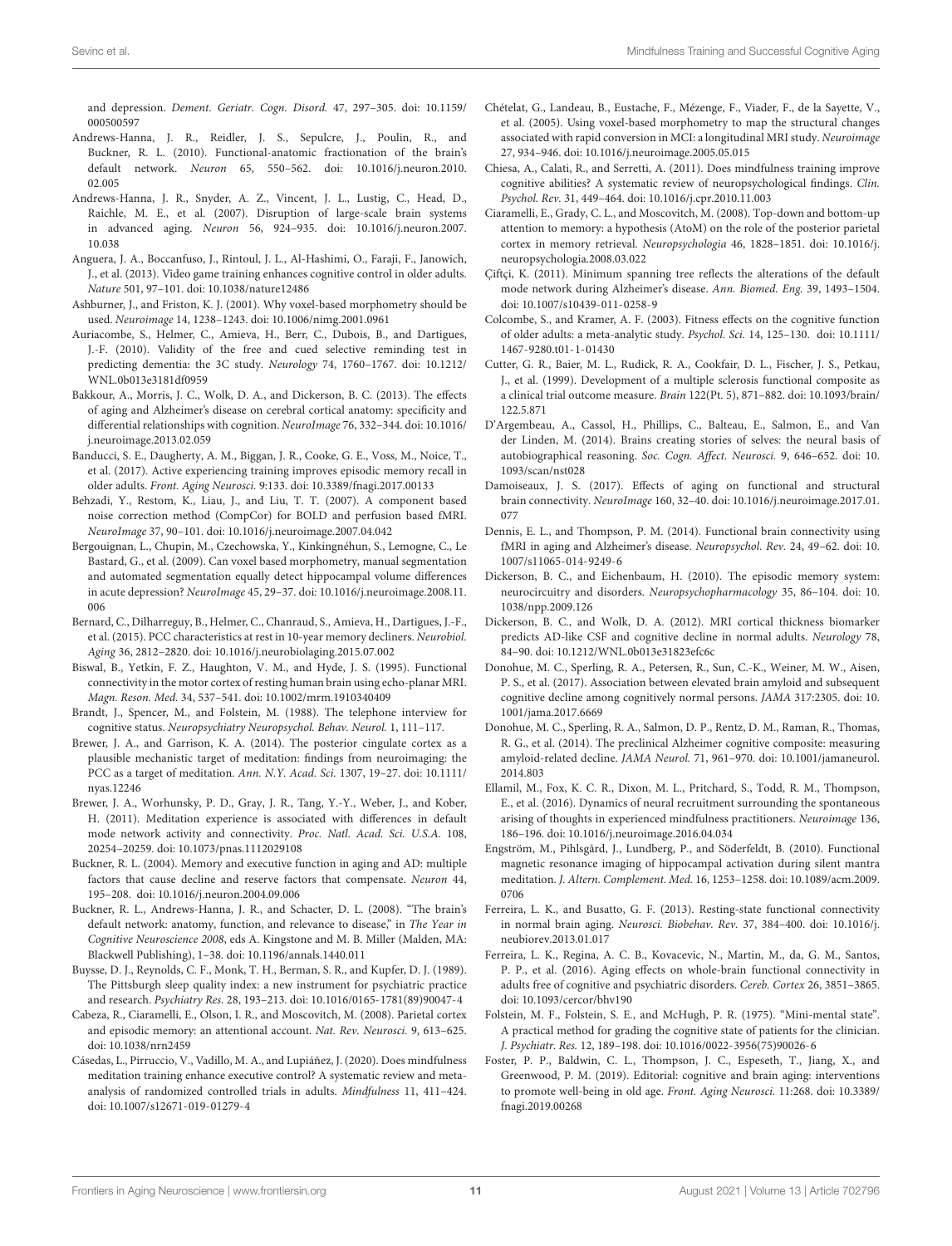- <span id="page-11-2"></span>Fountain-Zaragoza, S., and Prakash, R. S. (2017). Mindfulness training for healthy aging: impact on attention, well-being, and inflammation. Front. Aging Neurosci. 9:11. [doi: 10.3389/fnagi.2017.00011](https://doi.org/10.3389/fnagi.2017.00011)
- <span id="page-11-1"></span>Gard, T., Hölzel, B. K., and Lazar, S. W. (2014). The potential effects of meditation on age-related cognitive decline: a systematic review. Ann. N. Y. Acad. Sci. 1307, 89–103. [doi: 10.1111/nyas.12348](https://doi.org/10.1111/nyas.12348)
- <span id="page-11-23"></span>Garrison, K. A., Scheinost, D., Worhunsky, P. D., Elwafi, H. M., Thornhill, T. A., Thompson, E., et al. (2013). Real-time fMRI links subjective experience with brain activity during focused attention. Neuroimage 81, 110–118. [doi: 10.1016/](https://doi.org/10.1016/j.neuroimage.2013.05.030) [j.neuroimage.2013.05.030](https://doi.org/10.1016/j.neuroimage.2013.05.030)
- <span id="page-11-25"></span>Garrison, K. A., Zeffiro, T. A., Scheinost, D., Constable, R. T., and Brewer, J. A. (2015). Meditation leads to reduced default mode network activity beyond an active task. Cogn. Affect. Behav. Neurosci. 15, 712–720. [doi: 10.3758/s13415-](https://doi.org/10.3758/s13415-015-0358-3) [015-0358-3](https://doi.org/10.3758/s13415-015-0358-3)
- <span id="page-11-19"></span>Good, C. D., Johnsrude, I. S., Ashburner, J., Henson, R. N., Friston, K. J., and Frackowiak, R. S. (2001). A voxel-based morphometric study of ageing in 465 normal adult human brains. Neuroimage 14, 21–36. [doi: 10.1006/nimg.2001.](https://doi.org/10.1006/nimg.2001.0786) [0786](https://doi.org/10.1006/nimg.2001.0786)
- <span id="page-11-33"></span>Grady, C. L., Springer, M. V., Hongwanishkul, D., McIntosh, A. R., and Winocur, G. (2006). Age-related changes in brain activity across the adult lifespan. J. Cogn. Neurosci. 18, 227–241. [doi: 10.1162/089892906775783705](https://doi.org/10.1162/089892906775783705)
- <span id="page-11-21"></span>Greenberg, J., Shapero, B. G., Mischoulon, D., and Lazar, S. W. (2017). Mindfulness-based cognitive therapy for depressed individuals improves suppression of irrelevant mental-sets. Eur. Arch. Psychiatry Clin. Neurosci. 267, 277–282. [doi: 10.1007/s00406-016-0746-x](https://doi.org/10.1007/s00406-016-0746-x)
- <span id="page-11-15"></span>Greicius, M. D., Krasnow, B., Reiss, A. L., and Menon, V. (2003). Functional connectivity in the resting brain: a network analysis of the default mode hypothesis. Proc. Natl. Acad. Sci. U.S.A. 100, 253–258. [doi: 10.1073/pnas.](https://doi.org/10.1073/pnas.0135058100) [0135058100](https://doi.org/10.1073/pnas.0135058100)
- <span id="page-11-28"></span>Grober, E., Buschke, H., Crystal, H., Bang, S., and Dresner, R. (1988). Screening for dementia by memory testing. Neurology 38, 900–903. [doi: 10.1212/wnl.38.6.900](https://doi.org/10.1212/wnl.38.6.900)
- <span id="page-11-30"></span>Grober, E., Hall, C. B., Lipton, R. B., Zonderman, A. B., Resnick, S. M., and Kawas, C. (2008). Memory impairment, executive dysfunction, and intellectual decline in preclinical Alzheimer's disease. J. Int. Neuropsychol. Soc. 14, 266–278. [doi: 10.1017/S1355617708080302](https://doi.org/10.1017/S1355617708080302)
- <span id="page-11-9"></span>Grönholm-Nyman, P., Soveri, A., Rinne, J. O., Ek, E., Nyholm, A., Stigsdotter Neely, A., et al. (2017). Limited effects of set shifting training in healthy older adults. Front. Aging Neurosci. 9:69. [doi: 10.3389/fnagi.2017.00069](https://doi.org/10.3389/fnagi.2017.00069)
- <span id="page-11-32"></span>Gross, A. L., Parisi, J. M., Spira, A. P., Kueider, A. M., Ko, J. Y., Saczynski, J. S., et al. (2012). Memory training interventions for older adults: a meta-analysis. Aging Ment. Health 16, 722–734. [doi: 10.1080/13607863.2012.667783](https://doi.org/10.1080/13607863.2012.667783)
- <span id="page-11-22"></span>Hasenkamp, W., and Barsalou, L. W. (2012). Effects of meditation experience on functional connectivity of distributed brain networks. Front. Hum. Neurosci. 6:38. [doi: 10.3389/fnhum.2012.00038](https://doi.org/10.3389/fnhum.2012.00038)
- <span id="page-11-35"></span>Hedden, T., Schultz, A. P., Rieckmann, A., Mormino, E. C., Johnson, K. A., Sperling, R. A., et al. (2016). Multiple brain markers are linked to agerelated variation in cognition. Cereb. Cortex 26, 1388–1400. [doi: 10.1093/cercor/](https://doi.org/10.1093/cercor/bhu238) [bhu238](https://doi.org/10.1093/cercor/bhu238)
- <span id="page-11-20"></span>Hölzel, B. K., Carmody, J., Vangel, M., Congleton, C., Yerramsetti, S. M., Gard, T., et al. (2011). Mindfulness practice leads to increases in regional brain gray matter density. Psychiatry Res. 191, 36–43. [doi: 10.1016/j.pscychresns.2010.](https://doi.org/10.1016/j.pscychresns.2010.08.006) [08.006](https://doi.org/10.1016/j.pscychresns.2010.08.006)
- <span id="page-11-36"></span>Huo, L., Li, R., Wang, P., Zheng, Z., and Li, J. (2018). The default mode network supports episodic memory in cognitively unimpaired elderly individuals: different contributions to immediate recall and delayed recall. Front. Aging Neurosci. 10:6. [doi: 10.3389/fnagi.2018.00006](https://doi.org/10.3389/fnagi.2018.00006)
- <span id="page-11-6"></span>Jiang, Y., Abiri, R., and Zhao, X. (2017). Tuning up the old brain with new tricks: attention training via neurofeedback. Front. Aging Neurosci. 9:52. [doi: 10.3389/](https://doi.org/10.3389/fnagi.2017.00052) [fnagi.2017.00052](https://doi.org/10.3389/fnagi.2017.00052)
- <span id="page-11-29"></span>Kabat-Zinn, J. (1990). Full Catastrophe Living. New York, NY: Delta Publishing.
- <span id="page-11-24"></span>Kilpatrick, L. A., Suyenobu, B. Y., Smith, S. R., Bueller, J. A., Goodman, T., Creswell, J. D., et al. (2011). Impact of mindfulness-based stress reduction training on intrinsic brain connectivity. NeuroImage 56, 290–298. [doi: 10.1016/](https://doi.org/10.1016/j.neuroimage.2011.02.034) [j.neuroimage.2011.02.034](https://doi.org/10.1016/j.neuroimage.2011.02.034)
- <span id="page-11-26"></span>Kral, T. R. A., Imhoff-Smith, T., Dean, D. C., Grupe, D., Adluru, N., Patsenko, E., et al. (2019). Mindfulness-based stress reduction-related changes in posterior cingulate resting brain connectivity. Soc. Cogn. Affect. Neurosci. 14, 777–787. [doi: 10.1093/scan/nsz050](https://doi.org/10.1093/scan/nsz050)
- <span id="page-11-10"></span>Lao, S.-A., Kissane, D., and Meadows, G. (2016). Cognitive effects of MBSR/MBCT: a systematic review of neuropsychological outcomes. Conscious. Cogn. 45, 109–123. [doi: 10.1016/j.concog.2016.08.017](https://doi.org/10.1016/j.concog.2016.08.017)
- <span id="page-11-34"></span>Li, Q., Dong, C., Liu, T., Chen, X., Perry, A., Jiang, J., et al. (2020). Longitudinal changes in whole-brain functional connectivity strength patterns and the relationship with the global cognitive decline in older adults. Front. Aging Neurosci. 12:71. [doi: 10.3389/fnagi.2020.00071](https://doi.org/10.3389/fnagi.2020.00071)
- <span id="page-11-17"></span>Madhyastha, T. M., and Grabowski, T. J. (2013). Age-Related differences in the dynamic architecture of intrinsic networks. Brain Connect. 4, 231–241. [doi:](https://doi.org/10.1089/brain.2013.0205) [10.1089/brain.2013.0205](https://doi.org/10.1089/brain.2013.0205)
- <span id="page-11-8"></span>Melby-Lervåg, M., and Hulme, C. (2016). There is no convincing evidence that working memory training is effective: a reply to Au et al. (2014) and Karbach and Verhaeghen (2014). Psychon. Bull. Rev. 23, 324–330. [doi: 10.3758/s13423-](https://doi.org/10.3758/s13423-015-0862-z) [015-0862-z](https://doi.org/10.3758/s13423-015-0862-z)
- <span id="page-11-14"></span>Mozolic, J. L., Long, A. B., Morgan, A. R., Rawley-Payne, M., and Laurienti, P. J. (2011). A cognitive training intervention improves modality-specific attention in a randomized controlled trial of healthy older adults. Neurobiol. Aging 32, 655–668. [doi: 10.1016/j.neurobiolaging.2009.04.013](https://doi.org/10.1016/j.neurobiolaging.2009.04.013)
- <span id="page-11-11"></span>Pagnoni, G., and Cekic, M. (2007). Age effects on gray matter volume and attentional performance in Zen meditation. Neurobiol. Aging 28, 1623–1627. [doi: 10.1016/j.neurobiolaging.2007.06.008](https://doi.org/10.1016/j.neurobiolaging.2007.06.008)
- <span id="page-11-27"></span>Papp, K. V., Rentz, D. M., Orlovsky, I., Sperling, R. A., and Mormino, E. C. (2017). Optimizing the preclinical Alzheimer's cognitive composite with semantic processing: the PACC5. Alzheimers Dement. 3, 668–677. [doi: 10.1016/j.trci.](https://doi.org/10.1016/j.trci.2017.10.004) [2017.10.004](https://doi.org/10.1016/j.trci.2017.10.004)
- <span id="page-11-4"></span>Passow, S., Thurm, F., and Li, S.-C. (2017). Activating developmental reserve capacity via cognitive training or non-invasive brain stimulation: potentials for promoting fronto-parietal and hippocampal-striatal network functions in old age. Front. Aging Neurosci. 9:33. [doi: 10.3389/fnagi.2017.00033](https://doi.org/10.3389/fnagi.2017.00033)
- <span id="page-11-18"></span>Persson, J., Pudas, S., Nilsson, L.-G., and Nyberg, L. (2014). Longitudinal assessment of default-mode brain function in aging. Neurobiol. Aging 35, 2107–2117. [doi: 10.1016/j.neurobiolaging.2014.03.012](https://doi.org/10.1016/j.neurobiolaging.2014.03.012)
- <span id="page-11-31"></span>Pillai, J. A., Hall, C. B., Dickson, D. W., Buschke, H., Lipton, R. B., and Verghese, J. (2011). Association of crossword puzzle participation with memory decline in persons who develop dementia. J. Int. Neuropsychol. Soc. 17, 1006–1013. [doi: 10.1017/S1355617711001111](https://doi.org/10.1017/S1355617711001111)
- <span id="page-11-0"></span>Rebok, G. W., Ball, K., Guey, L. T., Jones, R. N., Kim, H.-Y., King, J. W., et al. (2014). Ten-year effects of the advanced cognitive training for independent and vital elderly cognitive training trial on cognition and everyday functioning in older adults. J. Am. Geriatr. Soc. 62, 16–24. [doi: 10.1111/jgs.12607](https://doi.org/10.1111/jgs.12607)
- <span id="page-11-5"></span>Reis, J., Portugal, A. M., Fernandes, L., Afonso, N., Pereira, M., Sousa, N., et al. (2016). An alpha and theta intensive and short neurofeedback protocol for healthy aging working-memory training. Front. Aging Neurosci. 8:157. [doi:](https://doi.org/10.3389/fnagi.2016.00157) [10.3389/fnagi.2016.00157](https://doi.org/10.3389/fnagi.2016.00157)
- <span id="page-11-3"></span>Requena, C., Turrero, A., and Ortiz, T. (2016). Six-year training improves everyday memory in healthy older people. randomized controlled trial. Front. Aging Neurosci. 8:135. [doi: 10.3389/fnagi.2016.00135](https://doi.org/10.3389/fnagi.2016.00135)
- <span id="page-11-12"></span>Schooler, J. W. (2002). Re-representing consciousness: dissociations between experience and meta-consciousness. Trends Cogn. Sci. 6, 339–344. [doi: 10.1016/](https://doi.org/10.1016/s1364-6613(02)01949-6) [s1364-6613\(02\)01949-6](https://doi.org/10.1016/s1364-6613(02)01949-6)
- <span id="page-11-13"></span>Schooler, J. W., Smallwood, J., Christoff, K., Handy, T. C., Reichle, E. D., and Sayette, M. A. (2011). Meta-awareness, perceptual decoupling and the wandering mind. Trends Cogn. Sci. 15, 319–326. [doi: 10.1016/j.tics.2011.05.006](https://doi.org/10.1016/j.tics.2011.05.006)
- <span id="page-11-16"></span>Seeley, W. W., Menon, V., Schatzberg, A. F., Keller, J., Glover, G. H., Kenna, H., et al. (2007). Dissociable intrinsic connectivity networks for salience processing and executive control. J. Neurosci. 27, 2349–2356. [doi: 10.1523/JNEUROSCI.](https://doi.org/10.1523/JNEUROSCI.5587-06.2007) [5587-06.2007](https://doi.org/10.1523/JNEUROSCI.5587-06.2007)
- <span id="page-11-39"></span>Segal, Z., and Williams, J. M. G. (2002). Mindfulness-Based Cognitive Therapy for Depression. New York, NY: The Guilford Press.
- <span id="page-11-38"></span>Sevinc, G., Greenberg, J., Hölzel, B. K., Gard, T., Calahan, T., Brunsch, V., et al. (2020). Hippocampal circuits underlie improvements in self-reported anxiety following mindfulness training. Brain Behav. 10:e01766. [doi: 10.1002/brb3.1766](https://doi.org/10.1002/brb3.1766)
- <span id="page-11-37"></span>Sevinc, G., Hölzel, B. K., Greenberg, J., Gard, T., Brunsch, V., Hashmi, J. A., et al. (2019). Strengthened hippocampal circuits underlie enhanced retrieval of extinguished fear memories following mindfulness training. Biol. Psychiatry 86, 693–702. [doi: 10.1016/j.biopsych.2019.05.017](https://doi.org/10.1016/j.biopsych.2019.05.017)
- <span id="page-11-7"></span>Shipstead, Z., Redick, T., and Engle, R. (2010). Does working memory training generalize? Psychol. Belgica 50, 245–276. [doi: 10.5334/pb-50-3-4-245](https://doi.org/10.5334/pb-50-3-4-245)